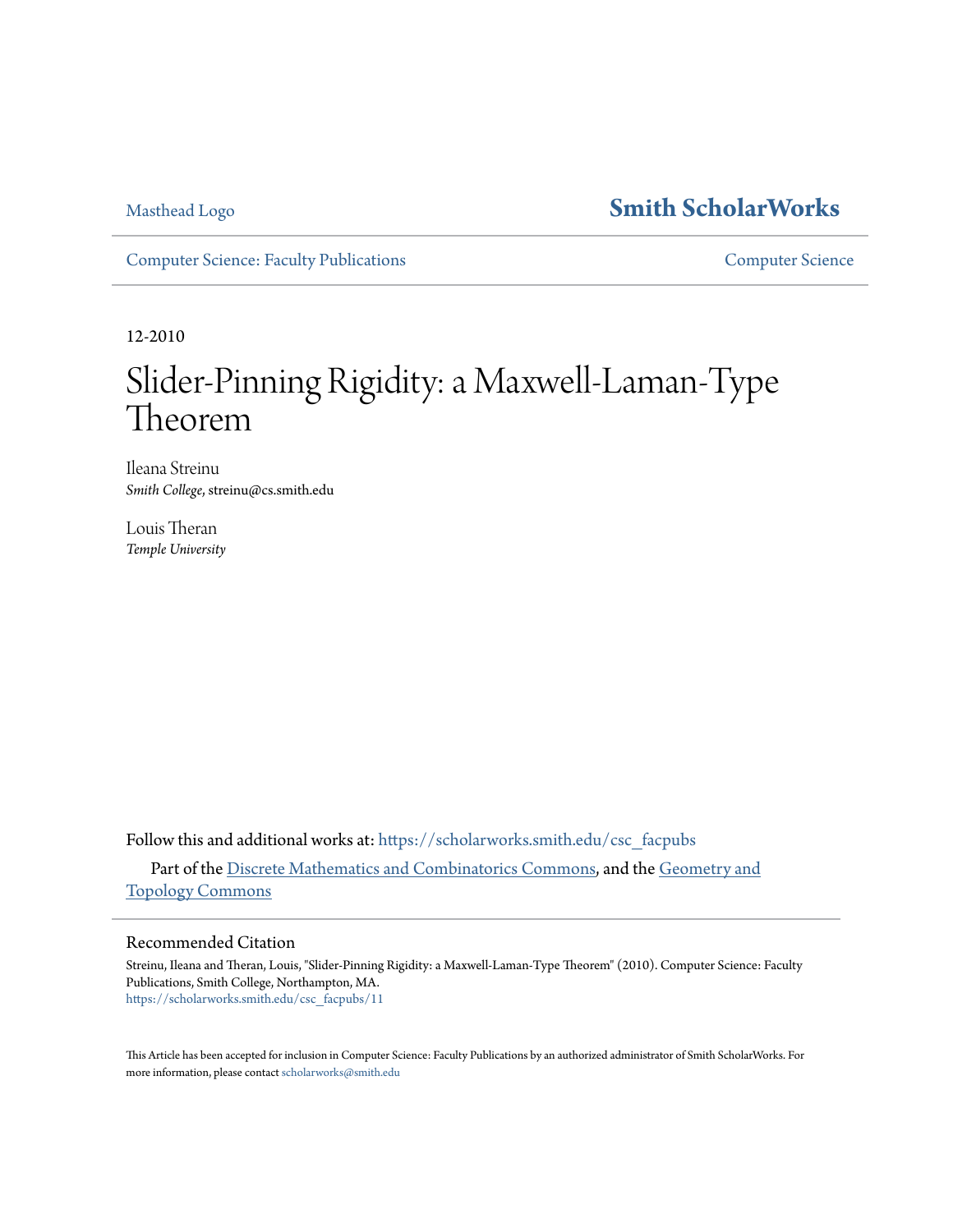# Slider-pinning Rigidity: a Maxwell-Laman-type Theorem

Ileana Streinu · Louis Theran

Received: date / Accepted: date

Abstract We define and study slider-pinning rigidity, giving a complete combinatorial characterization. This is done via direction-slider networks, which are a generalization of Whiteley's direction networks.

#### 1 Introduction

A planar *bar-and-joint framework* is a planar structure made of fixed-length bars connected by universal joints with full rotational degrees of freedom. The allowed continuous motions preserve the lengths and connectivity of the bars. Formally, a bar-and-joint framework is modeled as a pair  $(G, \ell)$ , where  $G = (V, E)$  is a simple graph with *n* vertices and *m* edges, and  $\ell$  is a vector of positive numbers that are interpreted as squared edge lengths.

A realization *G*(p) of a bar-and-joint framework is a mapping of the vertices of *G* onto a point set  $\mathbf{p} \in (\mathbb{R}^2)^n$  such that  $||\mathbf{p}_i - \mathbf{p}_j||^2 = \ell_{ij}$  for every edge  $ij \in E$ . The realized framework  $G(\mathbf{p})$  is rigid if the only motions are trivial rigid motions; equivalently,  $\mathbf{p}$  is an isolated (real) solution to the equations giving the edge lengths, modulo rigid motions. A framework  $G(\mathbf{p})$ is *minimally rigid* if it is rigid, but ceases to be so if any bar is removed.

The Slider-pinning Problem. In this paper, we introduce an elaboration of planar bar-joint rigidity to include *sliders*, which constrain some of the vertices of a framework to move on given lines. We define the combinatorial model for a bar-slider framework to be a graph  $G = (V, E)$  that has edges (to represent the bars) and also self-loops (that represent the sliders).

A realization of a bar-slider framework  $G(\mathbf{p})$  is a mapping of the vertices of G onto a point set that is compatible with the given edge lengths, with the additional requirement that if a vertex is on a slider, then it is mapped to a point on the slider's line. A bar-slider

Ileana Streinu

Louis Theran

Computer Science Department, Smith College, Northampton, MA E-mail: istreinu@smith.edu,streinu@cs.smith.edu

Mathematics Department, Temple University, Philadelphia, PA E-mail: theran@temple.edu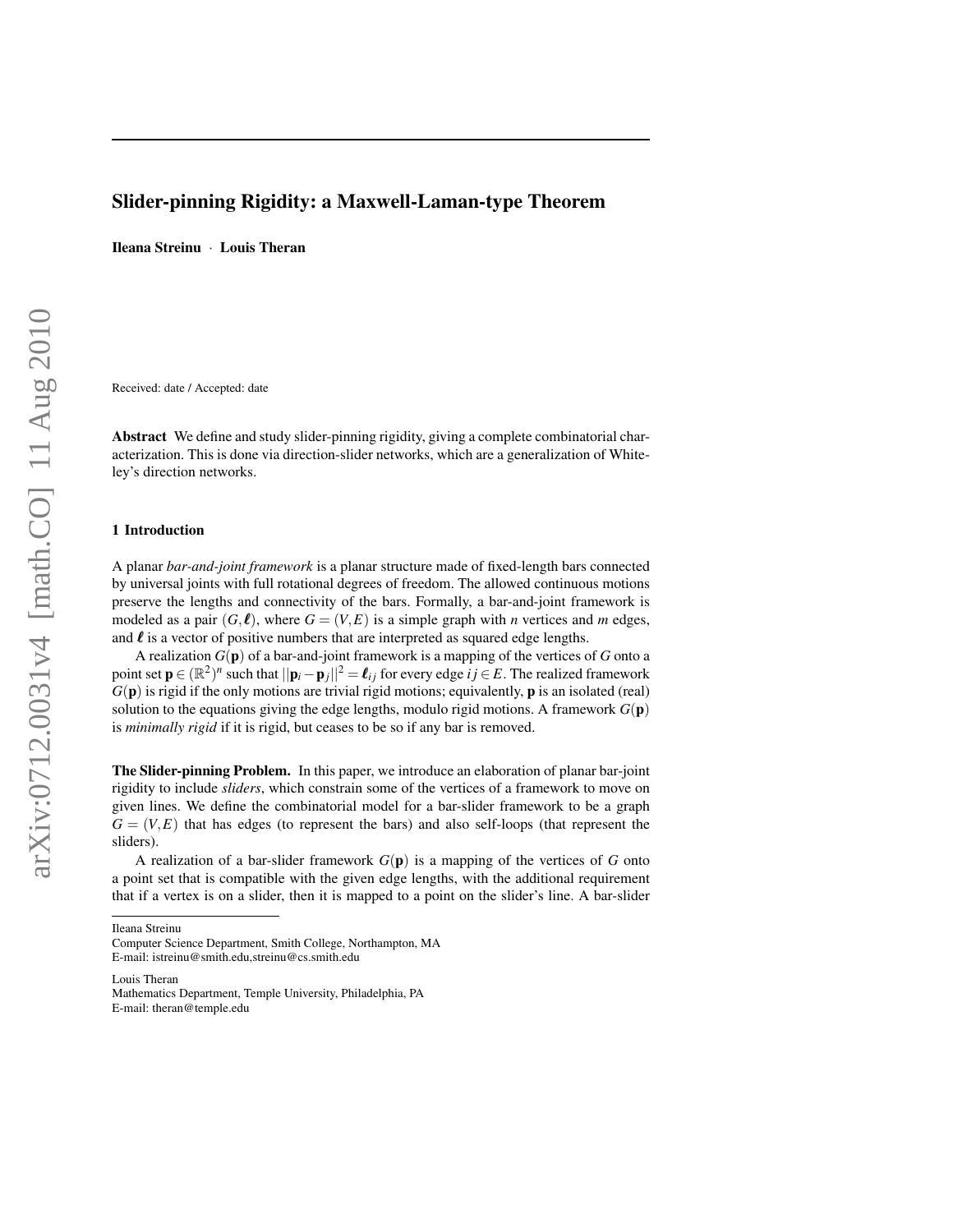framework *G*(p) is *slider-pinning rigid* (shortly *pinned*) if it is completely immobilized. It is minimally pinned if it is pinned and ceases to be so when any bar or slider is removed. (Full definitions are given in Section [7\)](#page-20-0).

Historical note on pinning frameworks. The topic of immobilizing bar-joint frameworks has been considered before. Lovász [\[13\]](#page-24-0) and, more recently, Fekete [\[3\]](#page-23-0) studied the related problem of pinning a bar-joint frameworks by a minimum number of *thumbtacks*, which completely immobilize a vertex. Thumbtack-pinning induces a different (and nonmatroidal) graph-theoretic structure than slider-pinning. In terms of slider-pinning, the minimum thumbtack-pinning problem asks for a slider-pinning with sliders on the minimum number of distinct vertices. Recski [\[16\]](#page-24-1) also previously considered the specific case of vertical sliders, which he called tracks.

We give, for the first time, a *complete combinatorial characterization* of planar sliderpinning in the most general setting. Previous work on the problem is concerned either with thumbtacks (Fekete  $[3]$ ) or only with the algebraic setting (Lovász  $[13]$ , Recski  $[16]$ ).

On the algorithmic side, we [\[10\]](#page-24-2) have previously developed algorithms for generic rigidity-theoretic questions on bar-slider frameworks. The theory developed in this paper provides the theoretical foundation for their correctness.

Generic combinatorial rigidity. The purely geometric question of deciding rigidity of a framework seems to be computationally intractable, even for small, fixed dimension *d*. The best-known algorithms rely on exponential time Gröbner basis techniques, and specific cases are known to be NP-complete [\[17\]](#page-24-3). However, for *generic* frameworks in the plane, the following landmark theorem due to Maxwell and Laman states that rigidity has a combinatorial characterization, for which several efficient algorithms are known (see [\[8\]](#page-23-1) for a discussion of the algorithmic aspects of rigidity). The Laman graphs and looped-Laman graphs appearing in the statements of results are combinatorial (not geometric) graphs with special sparsity properties. The technical definitions are given in Section [2.](#page-5-0)

<span id="page-2-0"></span>Theorem A (Maxwell-Laman Theorem: Generic bar-joint rigidity [\[7,](#page-23-2) [14\]](#page-24-4)). Let  $(G,\ell)$ *be a generic abstract bar-joint framework. Then*  $(G, \ell)$  *is minimally rigid if and only if G is a Laman graph.*

Our main rigidity result is a Maxwell-Laman-type theorem for slider-pinning rigidity.

<span id="page-2-1"></span>**Theorem B** (Generic bar-slider rigidty). Let  $(G, \ell, n, s)$  be a generic bar-slider framework. *Then*  $(G, \ell, n, s)$  *is minimally rigid if and only if G is looped-Laman.* 

Our proof relies on a new technique and proceeds via direction networks, defined next.

**Direction networks.** A *direction network*  $(G, d)$  is a graph  $G$  together with an assignment of a direction vector  $\mathbf{d}_{ij} \in \mathbb{R}^2$  to each edge. A realization  $G(\mathbf{p})$  of a direction network is an embedding of *G* onto a point set **p** such that  $\mathbf{p}_i - \mathbf{p}_j$  is in the direction  $\mathbf{d}_{ij}$ ; if the endpoints of every edge are distinct, the realization is *faithful*.

The *direction network realizability problem* is to find a realization  $G(\mathbf{p})$  of a direction network  $(G, d)$ .

Direction-slider networks. We define a *direction-slider network* (*G*,d,n,s) to be an extension of the direction network model to include sliders. As in slider-pinning rigidity, the combinatorial model for a slider is defined to be a self-loop in the graph *G*. A realization  $G(\mathbf{p})$  of a direction-slider network respects the given direction for each edge, and puts  $\mathbf{p}_i$  on the line specified for each slider. A realization is *faithful* is the endpoints of every edge are distinct.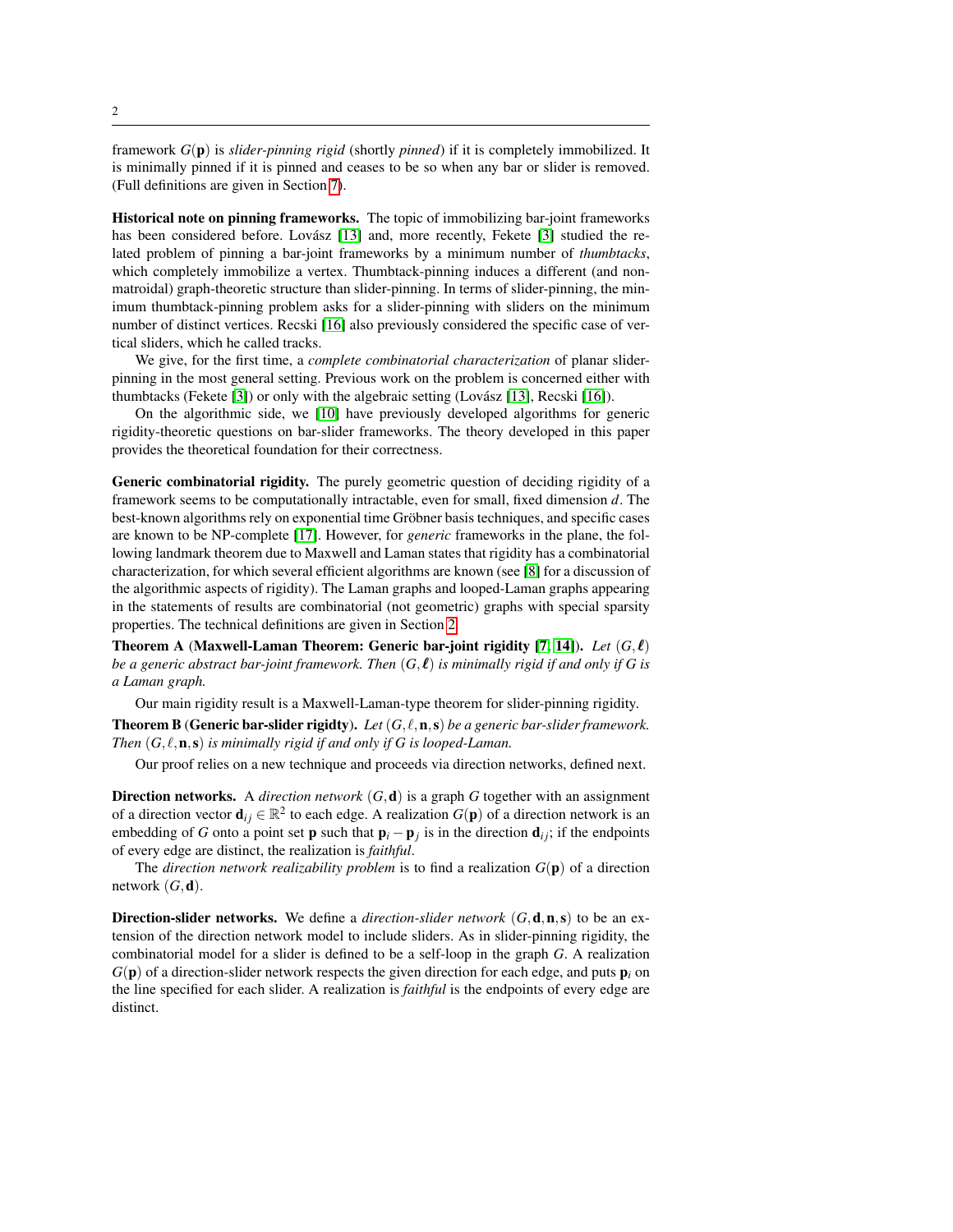Generic direction network realizability. Both the direction network realization problem and the direction-slider network realization problem give rise to a *linear* system of equations, in contrast to the quadratic systems arising in rigidity, greatly simplifying the analysis of the solution space.

The following theorem was proven by Whiteley.

We give a new proof, using different geometric and combinatorial techniques, and we give an explicit description of the set of generic directions.

<span id="page-3-0"></span>Theorem C (Generic direction network realization (Whiteley [\[20](#page-24-5)[–22\]](#page-24-6))). *Let* (*G*,d) *be a generic direction network, and let G have n vertices and* 2*n* − 3 *edges. Then* (*G*,d) *has a (unique, up to translation and rescaling) faithful realization if and only if G is a Laman graph.*

For direction-slider networks we have a similar result to Theorem [C.](#page-3-0)

<span id="page-3-1"></span>Theorem D (Generic direction-slider network realization). *Let* (*G*,d,n,s) *be a generic direction-slider network. Then* (*G*,d,n,s) *has a (unique) faithful realization if and only if G is a looped-Laman graph.*

From generic realizability to generic rigidity. Let us briefly sketch how the rigidity theorems [A](#page-2-0) and [B](#page-2-1) follow from the direction network realization theorems [C](#page-3-0) and [D](#page-3-1) (full details are given in Section [7\)](#page-20-0). For brevity, we sketch only how Theorem [C](#page-3-0) implies Theorem [A,](#page-2-0) an implication that can be traced back to Whiteley in [\[21\]](#page-24-7). The proof that Theorem [D](#page-3-1) implies Theorem [B](#page-2-1) will follow a similar proof plan.

All known proofs of the Maxwell-Laman theorem proceed via *infinitesimal rigidity*, which is a linearization of the rigidity problem obtained by taking the differential of the system of equations specifying the edge lengths and sliders to obtain the *rigidity matrix*  $M_{2,3}(G)$  of the abstract framework (see Figure [9\(](#page-20-1)a)).

One then proves the following two statements about bar-joint frameworks  $(G, \ell)$  with *n* vertices and  $m = 2n - 3$  edges:

- In realizations where the rigidity matrix achieves rank 2*n*−3 the framework is rigid.
- The rigidity matrix achieves rank  $2n-3$  for almost all realizations (these are called *generic*) if and only if the graph *G* is Laman.

The second step, where the rank of the rigidity matrix is established from only a combinatorial assumption, is the (more difficult) "Laman direction". The plan is in two steps:

- We begin with a matrix  $M_{2,2}(G)$ , arising from the direction network realization problem, that has non-zero entries in the same positions as the rigidity matrix, but a simpler pattern:  $\mathbf{d}_{ij} = (a_{ij}, b_{ij})$  instead of  $\mathbf{p}_i - \mathbf{p}_j$  (see Figure [7\)](#page-11-0). The rank of the simplified matrices is established in Section [3](#page-8-0) via a matroid argument.
- We then apply the direction network realization Theorem [C](#page-3-0) to a Laman graph. For generic (defined in detail in Section [4\)](#page-12-0) edge directions d there exists a point set p such that  $\mathbf{p}_i - \mathbf{p}_j$  is in the direction  $\mathbf{d}_{ij}$ , with  $\mathbf{p}_i \neq \mathbf{p}_j$  when *i j* is an edge. Substituting the  $\mathbf{p}_i$ into  $M_{2,2}(G)$  recovers the rigidity matrix while preserving rank, which completes the proof.

Genericity. In this paper, the term *generic* is used in the standard sense of algebraic geometry: a property is generic if it holds on the (open, dense) complement of an algebraic set defined by a finite number of polynomials. In contrast, the rigidity literature employs a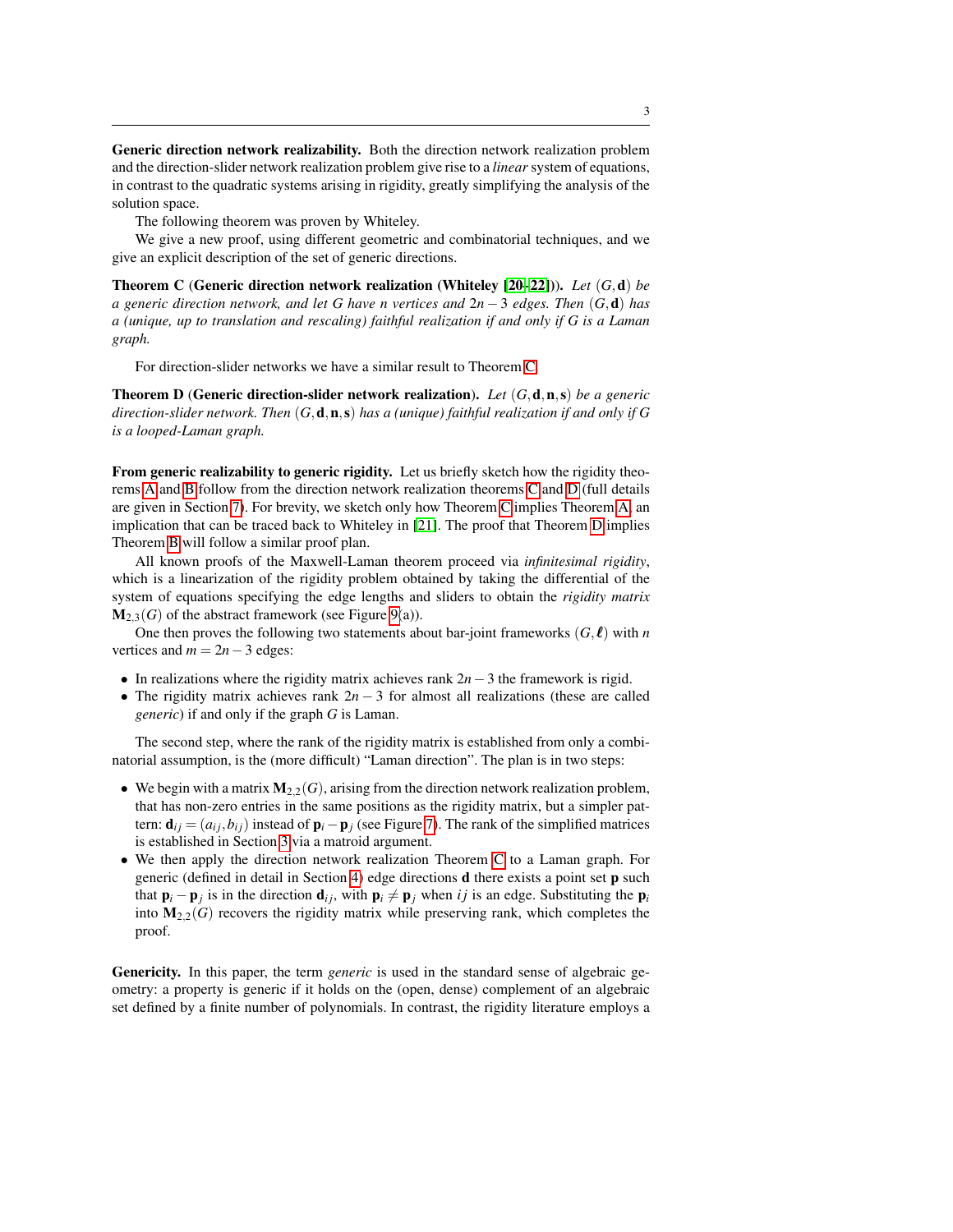number of definitions that are not as amenable to combinatorial or computational descriptions. Some authors [\[12,](#page-24-8) p. 92] define a *generic framework* as being one where the points p are algebraically independent. Other frequent definitions used in rigidity theory require that generic properties hold *for most of* the point sets (measure-theoretical) [\[23,](#page-24-9) p. 1331] or focus on properties which, if they hold for a point set  $\bf{p}$  (called generic for the property), then they hold for any point in some open neighborhood (topological) [\[4\]](#page-23-3).

For the specific case of Laman bar-joint rigidity we identify two types of conditions on the defining polynomials: some arising from the genericity of directions in the direction network with the same graph as the framework being analyzed; and a second type arising from the constraint the the directions be realizable as the difference set of a planar point set. To the best of our knowledge, these observations are new.

Organization. The rest of this paper is organized as follows. Section [2](#page-5-0) defines Laman and looped-Laman graphs and gives the combinatorial tools from the theory of  $(k, \ell)$ -sparse and  $(k, \ell)$ -graded sparse graphs that we use to analyze direction networks and direction-slider networks. Section [3](#page-8-0) introduces the needed results about  $(k, \ell)$ -sparsity-matroids, and we prove two matroid representability results for the specific cases appearing in this paper. Section [4](#page-12-0) defines direction networks, the realization problem for them, and proves Theorem [C.](#page-3-0) Section [5](#page-15-0) defines slider-direction networks and proves the analogous Theorem [D.](#page-3-1) In Section [6](#page-18-0) we extend Theorem [D](#page-3-1) to the specialized situation where all the sliders are axisparallel.

In Section [7](#page-20-0) we move to the setting of frameworks, defining bar-slider rigidity and proving the rigidity Theorems [A](#page-2-0) and [B](#page-2-1) from our results on direction networks. In addition, we discuss the relationship between our work and previous proofs of the Maxwell-Laman theorem.

**Notations.** Throughout this paper we will use the notation  $\mathbf{p} \in (\mathbb{R}^2)^n$  for a set of *n* points in the plane. By identification of  $(\mathbb{R}^2)^n$  with  $\mathbb{R}^{2n}$ , we can think of **p** either as a vector of point  $\mathbf{p}_i = (a_i, b_i)$  or as a flattened vector  $\mathbf{p} = (a_1, b_1, a_2, b_2, \dots, a_n, b_n)$ . When points are used as unknown variables, we denote them as  $\mathbf{p}_i = (x_i, y_i)$ .

Analogously, we use the notation  $\mathbf{d} \in (\mathbb{R}^2)^m$  for a set of *m* directions in  $\mathbb{R}^2$ . Since directions will be assigned to edges of a graph, we index the entries of **d** as  $\mathbf{d}_{ij} = (a_{ij}, b_{ij})$  for the direction of the edge *i j*.

The graphs appearing in this paper have edges and also self-loops (shortly, loops). Both multiple edges and multiple self loops will appear, but the multiplicity will never be more than two copies. We will use *n* for the number of vertices, *m* for the number of edges, and *c* for the numbers of self-loops. Thus for a graph  $G = (V, E)$  we have  $|V| = n$  and  $|E| = m + c$ . Edges are written as  $(ij)_k$  for the *k*th copy of the edge *i* j, ( $k = 1, 2$ ). As we will not usually need to distinguish between copies, we abuse notation and simply write *i j*, with the understanding that multiple edges are considered separately in "for all" statements. The *j*th loop on vertex *i* is denoted  $i_j$  ( $j = 1, 2$ ).

For subgraphs  $G'$  of a graph  $G$ , we will typically use  $n'$  for the number of vertices,  $m'$ for the number of edge and  $c'$  for the number of loops.

A contraction of a graph *G* over the edge *i j* (see Section [2](#page-5-0) for a complete definition) is denoted *G*/*i j*.

We use the notation [*n*] for the set  $\{1,2,\ldots,n\}$ . If **A** is an  $m \times n$  matrix, then **A**[*M*,*N*] is the sub-matrix induced by the rows  $M \subset [m]$  and  $N \subset [n]$ .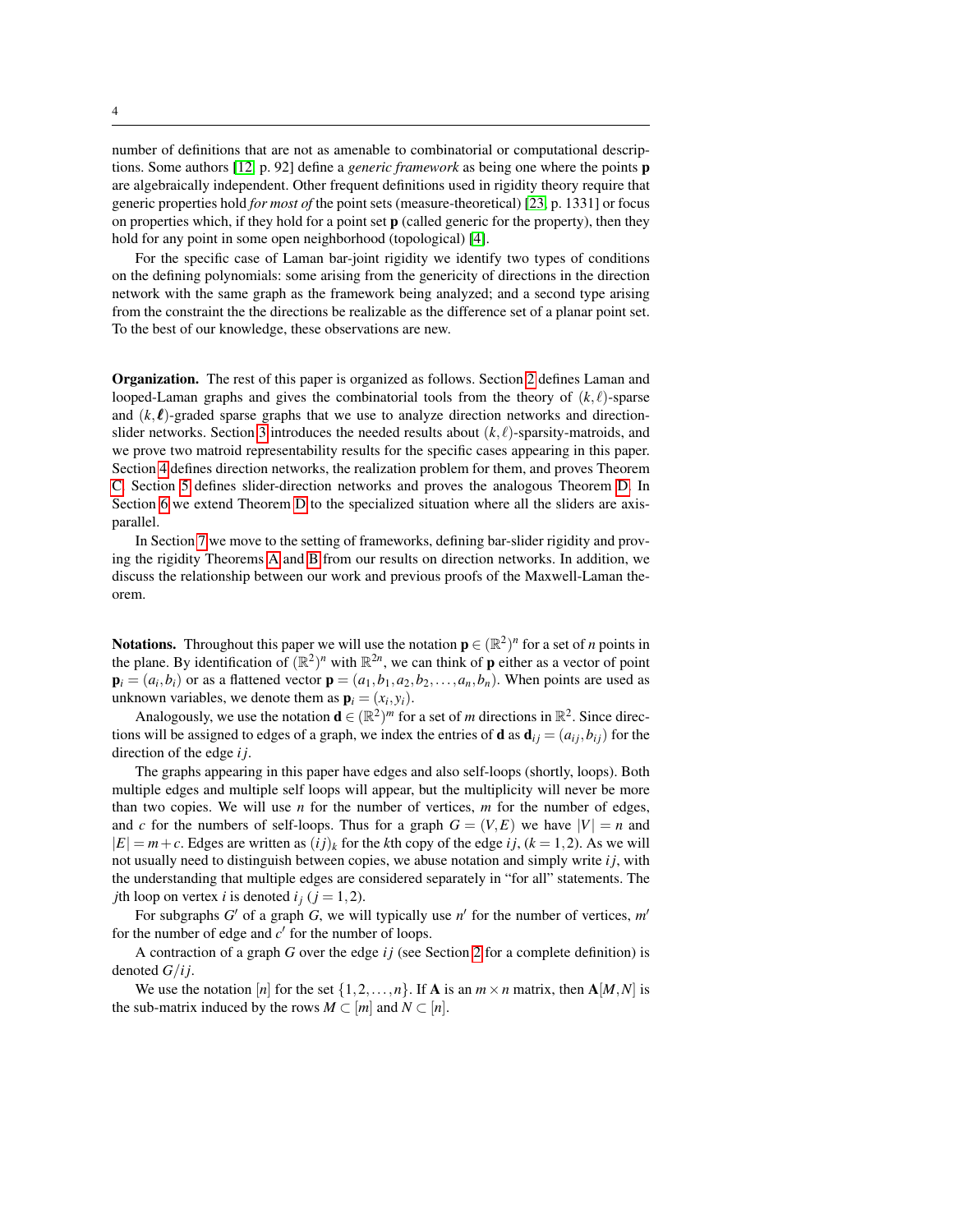#### <span id="page-5-0"></span>2 Sparse and graded-sparse graphs

Let *G* be a graph on *n* vertices, possibly with multiple edges and loops. *G* is  $(k, \ell)$ *-sparse* if for all subgraphs *G*<sup> $\prime$ </sup> of *G* on *n*<sup> $\prime$ </sup> vertices, the numbers of induced edges and loops  $m' + c' \leq$ *kn'* −  $\ell$ . If, in addition, *G* has  $m + c = kn - \ell$  edges and loops, then *G* is  $(k, \ell)$ *-tight*. An induced subgraph of a  $(k, \ell)$ -sparse graph *G* that is  $(k, \ell)$ -tight is called a *block* in *G*; a maximal block is called a *component* of *G*.

Throughout this paper, we will be interested in two particular cases of sparse graphs: (2,2)-tight graphs and (2,3)-tight graphs. For brevity of notation we call these (2,2)*-graphs* and *Laman graphs* respectively. We observe that the sparsity parameters of both (2,2) graphs and Laman graphs do not have self-loops. Additionally, Laman graphs are simple, but (2,2)-graphs may have two parallel edges (any more would violate the sparsity condition). See Figure [1](#page-5-1) and Figure [2](#page-5-2) for examples.



<span id="page-5-1"></span>Fig. 1 Examples of  $(2,2)$ -graphs: (a)  $K_4$ ; (b) a larger example on 6 vertices.



<span id="page-5-2"></span>Fig. 2 Examples of Laman graphs.

**Graded sparsity.** We also make use of a specialization of the  $(k, \ell)$ -graded-sparse graph concept from our paper [\[9\]](#page-23-4). Here,  $\ell$  is a vector of integers, rather than just a single inte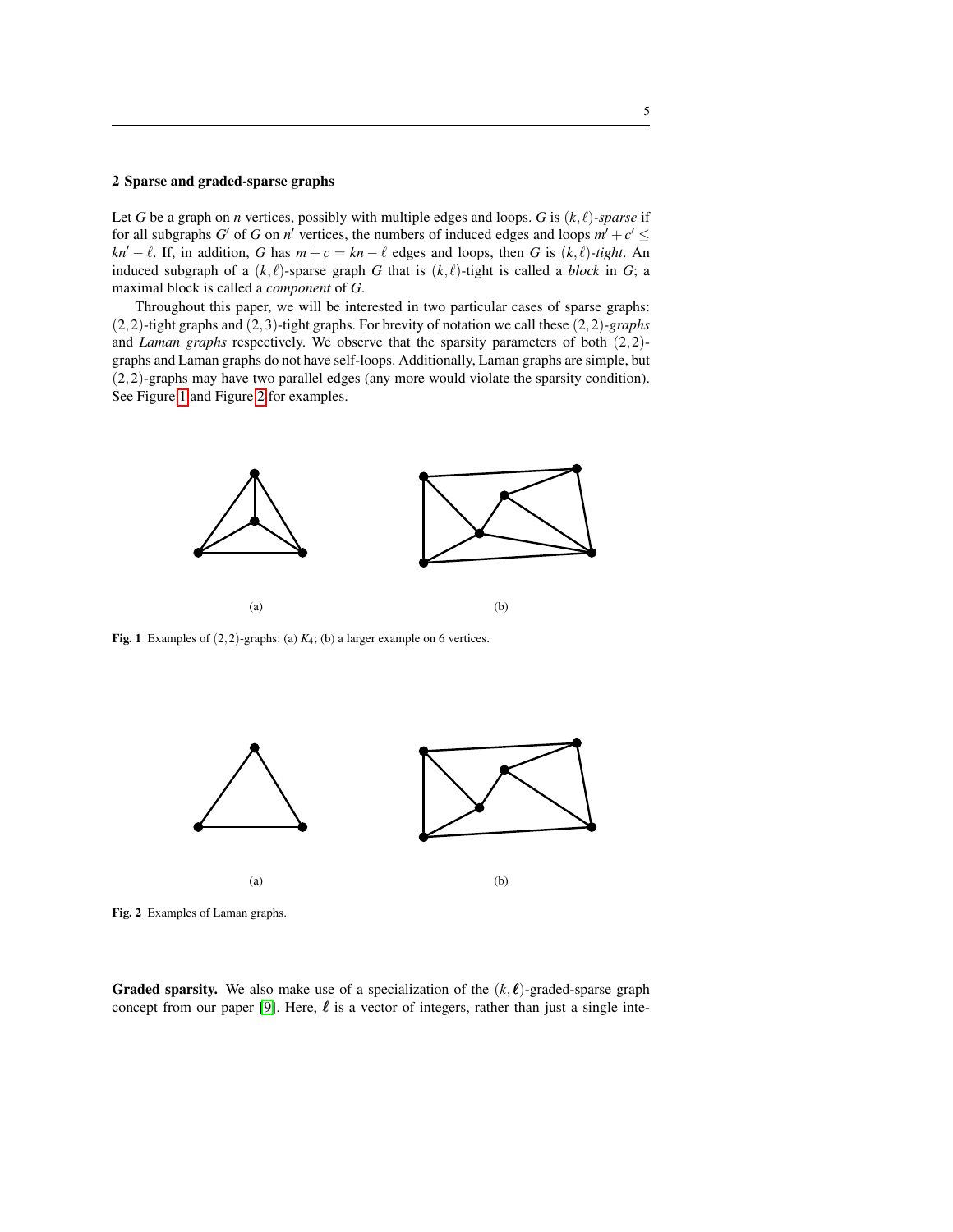ger value. To avoid introducing overly general notation that is immediately specialized, we define it only for the specific parameters we use in this paper.

Let *G* be a graph on *n* vertices with edges and also self-loops. *G* is (2,0,2)-graded-sparse if:

- All subgraphs of *G* with only edges (and no self-loops) are (2,2)-sparse.
- All subgraphs of *G* with edges and self-loops are  $(2,0)$ -sparse.

If, additionally, *G* has  $m + c = 2n$  edges and loops, then *G* is  $(2,0,2)$ *-tight* (shortly looped-(2,2)). See Figure [3](#page-6-0) for examples of looped-(2,2) graphs.



<span id="page-6-0"></span>Fig. 3 Examples of looped-(2,2) graphs.

Let *G* be a graph on *n* vertices with edges and also self-loops. *G* is (2,0,3)-graded-sparse if:

- All subgraphs of *G* with only edges (and no self-loops) are (2,3)-sparse.
- All subgraphs of *G* with edges and self-loops are (2,0)-sparse.

If, additionally, *G* has  $m + c = 2n$  edges and loops, then *G* is  $(2,0,3)$ *-tight* (shortly looped-Laman). See Figure [4](#page-6-1) for examples of looped-Laman graphs.



<span id="page-6-1"></span>Fig. 4 Examples of looped-Laman graphs.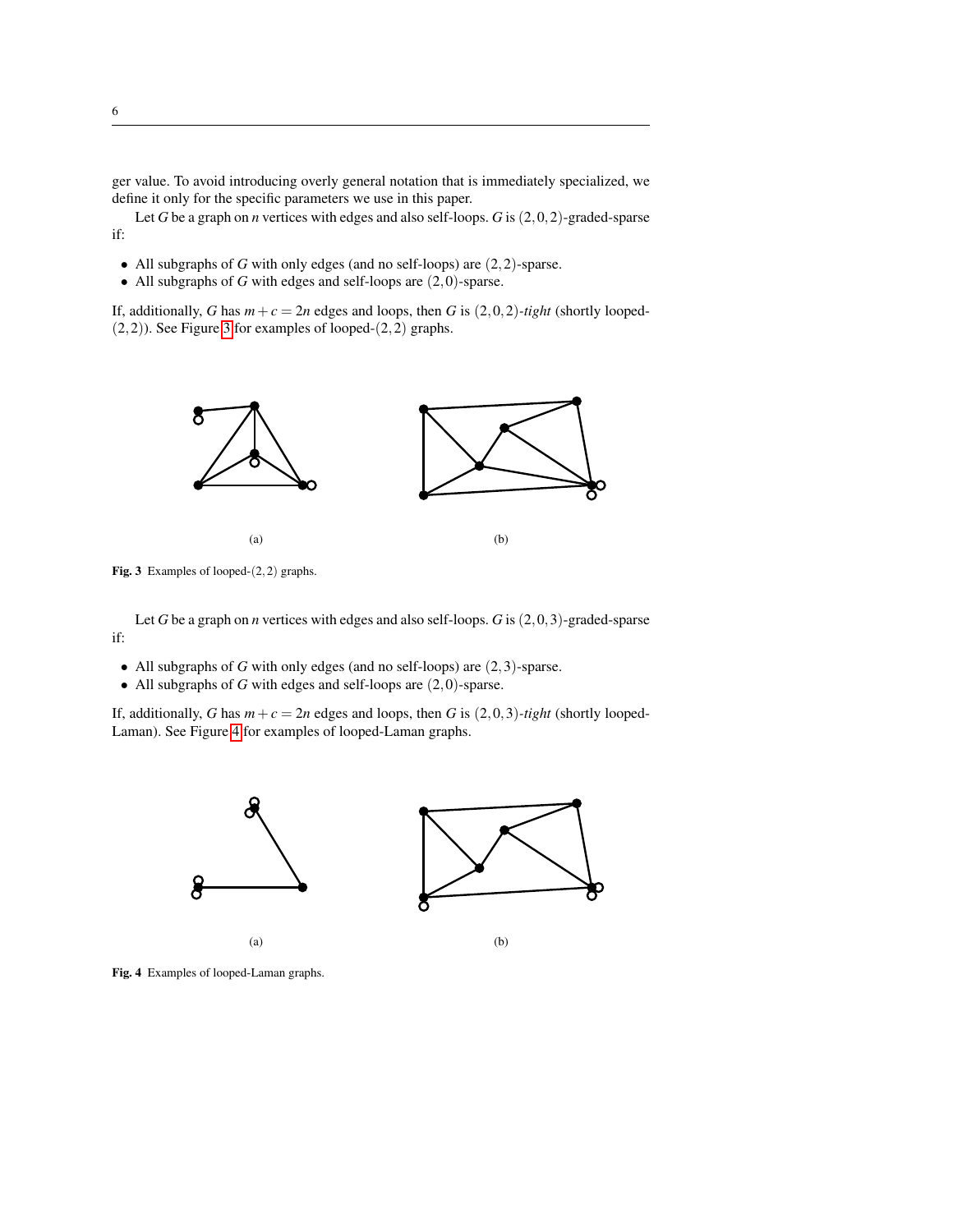Characterizations by contractions. We now present characterizations of Laman graphs and looped-Laman graphs in terms of graph contractions. Let *G* be a graph (possibly with loops and multiple edges), and let *i* j be an edge in *G*. The *contraction of G over i* j,  $G/ij$  is the graph obtained by:

- Discarding vertex *j*.
- Replacing each edge *jk* with an edge *ik*, for  $k \neq i$ .
- Replacing each loop  $j_k$  with a loop  $i_k$ .

By symmetry, we may exchange the roles of *i* and *j* in this definition without changing it. We note that this definition of contraction *retains* multiple *edges* created during the contraction, but that *loops* created by contracting are discarded. In particular, any loop in *G*/*i j* corresponds to a loop in *G*. Figure [5](#page-7-0) shows an example of contraction.



<span id="page-7-0"></span>Fig. 5 Contracting an edge of the triangle: (a) before contraction; (b) after contraction we get a doubled edge but *not* a loop, since there wasn't one in the triangle before contracting.

The following lemma gives a characterization of Laman graphs in terms of contraction and (2,2)-sparsity.

<span id="page-7-1"></span>Lemma 1. *Let G be a simple* (2,2)*-sparse graph with n vertices and* 2*n*−3 *edges. Then G is a Laman graph if and only if after contracting any edge i*  $j \in E$ *,*  $G/ij$  *is a (2,2)-graph on n*−1 *vertices.*

*Proof.* If *G* is not a Laman graph, then some subset  $V' \subset V$  of  $n'$  vertices induces a subgraph  $G' = (V', E')$  with  $m' \geq 2n' - 2$  edges. Contracting any edge *ij* of *G*' leads to a contracted graph *G'* /*ij* with  $n' - 1$  vertices and at least  $2n' - 3 = 2(n' - 1) - 1$  edges, so *G'* /*ij* is not (2,2)-sparse. Since  $G'/ij$  is an induced subgraph of  $G/ij$  for this choice of *i j*,  $G/ij$  is not a  $(2,2)$ -graph.

For the other direction, we suppose that *G* is a Laman graph and fix a subgraph  $G' =$  $(V', E')$  induced by *n'* vertices. Since *G* is Laman, *G'* spans at most  $2n' - 3$  edges, and so for any edge  $ij \in E'$  the contracted graph  $G'/ij$  spans at most  $2n' - 4 = 2(n' - 1) - 2$  edges, so  $G'/ij$  is (2,2)-sparse. Since this  $G'/ij$  is an induced subgraph of  $G/ij$ , and this argument holds for *any*  $V' \subset V$  and edge *i j*,  $G/ij$  is (2,2)-sparse for any edge *i j*. Since  $G/ij$  has  $2n-2$ edges, it must be a (2,2)-graph.  $\Box$ 

For looped-Laman graphs, we prove a similar characterization.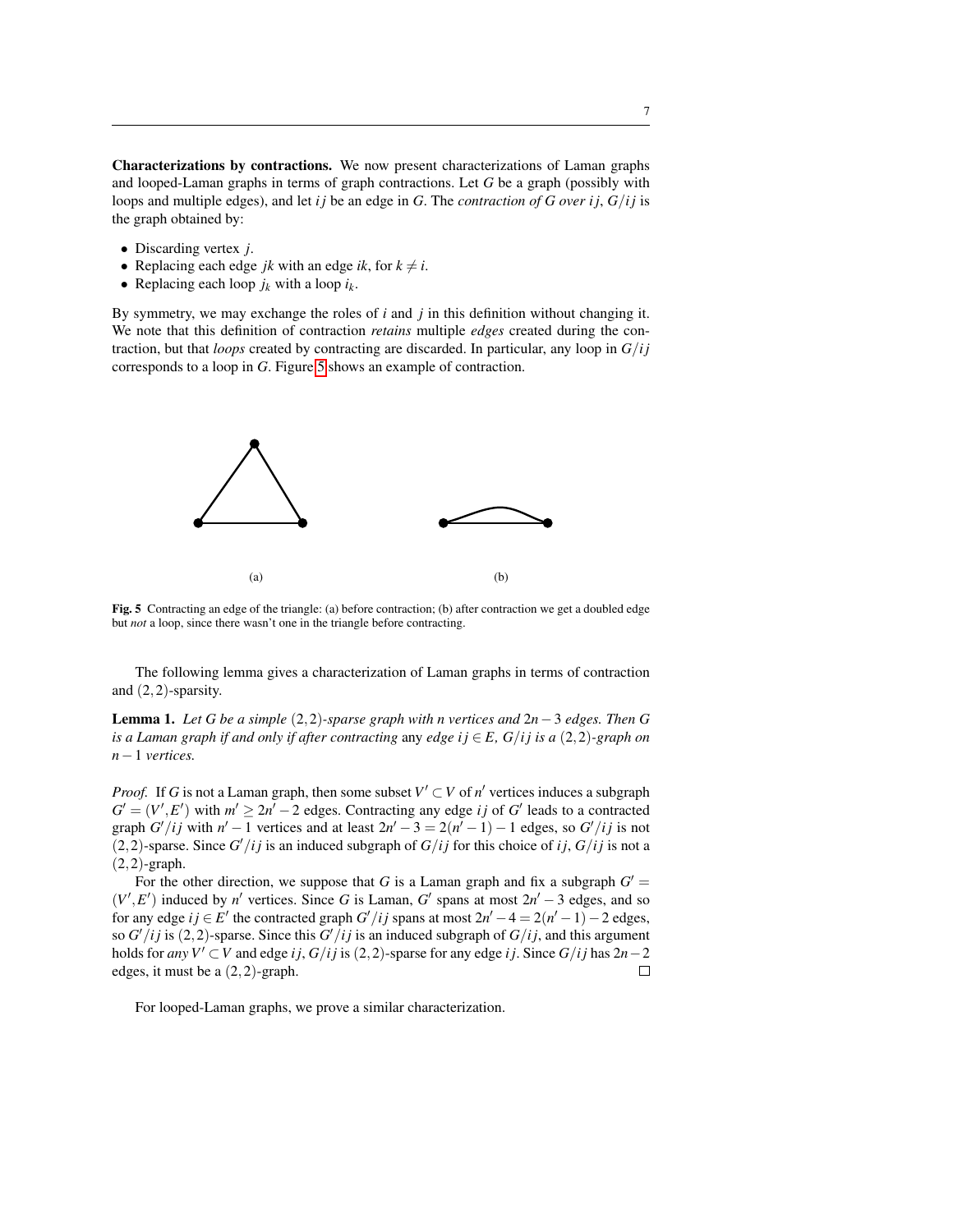<span id="page-8-1"></span>Lemma 2. *Let G be a looped-*(2,2) *graph. Then G is looped-Laman if and only if for* any *edge i j* ∈ *E* there is a loop  $v_w$  (depending on i *j*) such that  $G/i - v_w$  is a looped-(2,2) graph.

*Proof.* Let *G* have *n* vertices, *m* edges, and *c* loops. Since *G* is looped-(2,2),  $2n = m + c$ . If *G* is not looped-Laman, then by Lemma [1,](#page-7-1) the edges of  $G/ij$  are not  $(2,2)$ -sparse, which implies that  $G/ij - v_w$  cannot be (2,0,2)-graded-sparse for any loop  $v_w$  because the loops play no role in the  $(2,2)$ -sparsity condition for the edges.

If *G* is looped-Laman, then the edges will be  $(2,2)$ -sparse in any contraction  $G/i$ . However, *G*/*i* j has  $n-1$  vertices,  $m-1$  edges and *c* loops, which implies that  $m-1+c=$  $2n-1 = 2(n-1) + 1$ , so  $G/ij$  is not (2,0)-sparse as a looped graph. We have to show that there is *one* loop, which when removed, restores (2,0)-sparsity.

For a contradiction, we suppose the contrary: for any contraction  $G/i$ , there is some subgraph  $(G/ij)' = (V', E')$  of  $G/ij$  on *n'* vertices inducing *m'* edges and *c'* loops with  $m' + c' \geq 2n' + 2$ . As noted above  $m' \leq 2n' - 2$ . If  $(G/ij)'$  does not contain *i*, the surviving endpoint of the contracted edge  $ij$ , then  $G$  was not looped- $(2,2)$ , which is a contradiction. Otherwise, we consider the subgraph induced by  $V' \cup \{i\}$  in *G*. By construction it has  $n' + 1$ vertices,  $m' + 1$  edges and *c*' loops. But then we have  $m' + 1 + c' \ge 2n' + 3 = 2(n' + 1) + 1$ , contradicting (2,0,2)-graded-sparsity of *G*.  $\Box$ 

#### <span id="page-8-0"></span>3 Natural realizations for  $(2,2)$ -tight and  $(2,0,2)$ -tight graphs

Both  $(k, \ell)$ -sparse and  $(k, \ell)$ -graded-sparse graphs form matroids, with the  $(k, \ell)$ -tight and  $(k, l)$ -graded-tight graphs as the bases, which we define to be the  $(k, l)$ -sparsity-matroid and the  $(k, l)$ -graded-sparsity matroid, respectively. Specialized to our case, we talk about the  $(2,2)$ - and  $(2,3)$ -sparsity matroids and the  $(2,0,2)$ - and  $(2,0,3)$ -graded-sparsity matroids, respectively.

In matroidal terms, the rigidity Theorems [A](#page-2-0) and [B](#page-2-1) state that the rigidity matrices for bar-joint and bar-slider frameworks are *representations* of the (2,3)-sparsity matroid and (2,0,3)-graded-sparsity matroid, respectives: linear independence among the rows of the matrix corresponds bijectively to independence in the associated combinatorial matroid for generic frameworks. The difficulty in the proof is that the pattern of the rigidity matrices  $M_{2,3}(G)$  and  $M_{2,0,3}(G)$  (see Figure [9\)](#page-20-1) contain repeated variables that make the combinatorial analysis of the rank complicated.

By contrast, for the closely related  $(2,2)$ -sparsity-matroid and the  $(2,0,2)$ -graded-sparsity matroid, representation results are easier to obtain directly. The results of this section are representations of the (2,2)-sparsity- and (2,0,2)-graded-sparsity matroids which are *natural* in the sense that the matrices obtained have the same dimensions at the corresponding rigidity matrices and non-zero entries at the same positions. The  $(2,2)$ -sparsity-matroid case is due to Whiteley [\[20\]](#page-24-5), but we include it here for completeness.

In the rest of this section, we give precise definitions of generic representations of matroids and then prove our representation results for the  $(2,2)$ -sparsity and  $(2,0,2)$ -gradedsparsity matroids.

The generic rank of a matrix. The matrices we define in this paper have as their non-zero entries *generic variables*, or formal polynomials over R or C in generic variables. We define such a matrix M is to be a *generic matrix*, and its *generic rank* is given by the largest number *r* for which **M** has an  $r \times r$  matrix minor with a determinant that is formally non-zero.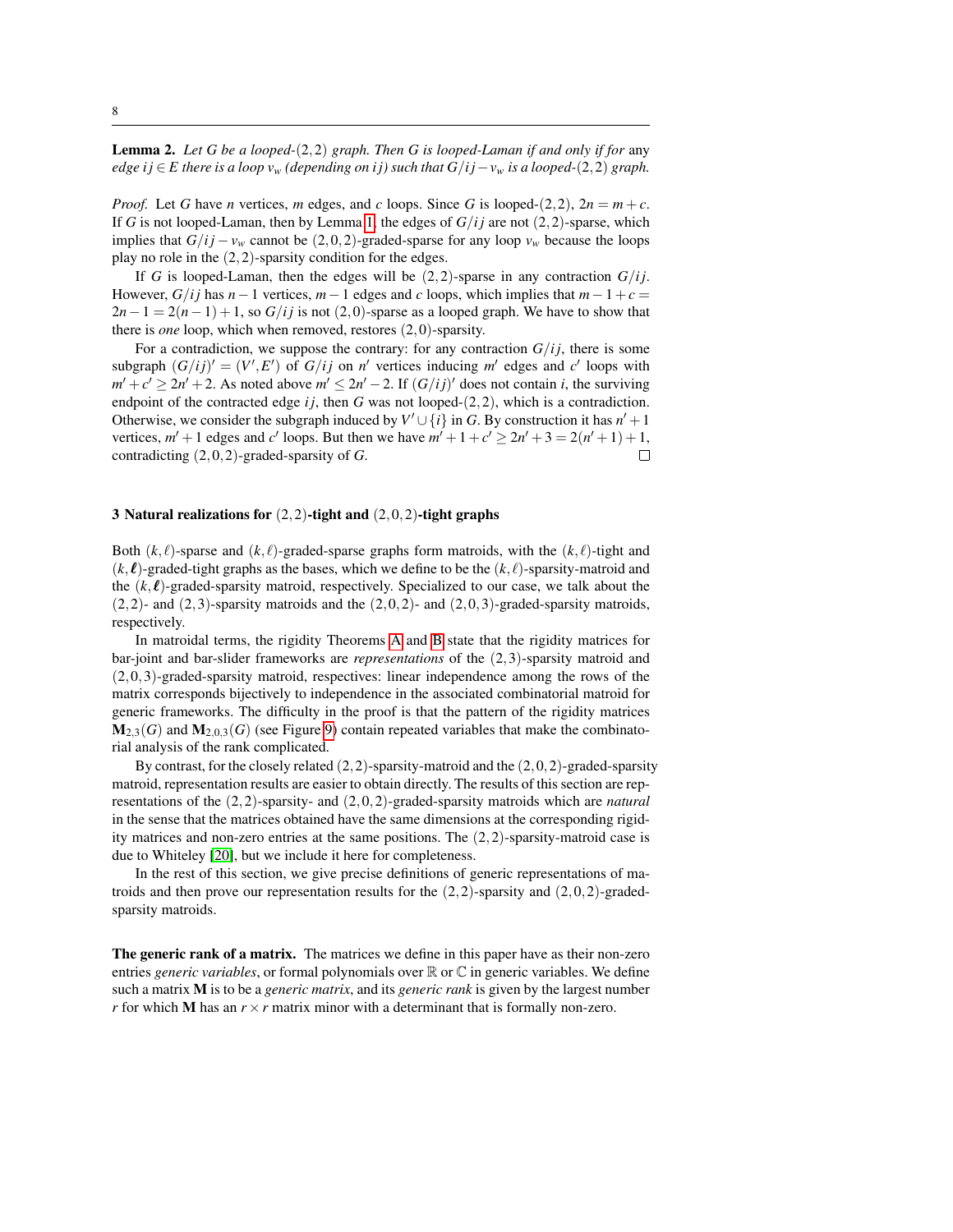Let M be a generic matrix in *m* generic variables  $x_1, \ldots, x_m$ , and let  $\mathbf{v} = (v_i) \in \mathbb{R}^m$  (or  $\mathbb{C}^m$ ). We define a *realization*  $\mathbf{M}(\mathbf{v})$  *of* **M** to be the matrix obtained by replacing the variable  $x_i$  with the corresponding number  $v_i$ . A vector **v** is defined to be a *generic point* if the rank of M(v) is equal to the generic rank of M; otherwise v is defined to be a *non-generic* point.

We will make extensive use of the following well-known facts from algebraic geomety (see, e.g., [\[2\]](#page-23-5)):

- The rank of a generic matrix **M** in *m* variables is equal to the maximum over  $\mathbf{v} \in \mathbb{R}^m$  $(\mathbb{C}^m)$  of the rank of all realizations  $M(v)$ .
- The set of non-generic points of a generic matrix **M** is an algebraic subset of  $\mathbb{R}^m$  ( $\mathbb{C}^m$ ).
- The rank of a generic matrix M in *m* variables is at least as large as the rank of any specific realization  $M(v)$ .

**Generic representations of matroids.** A *matroid*  $\mathcal{M}$  on a ground set *E* is a combinatorial structure that captures properties of linear independence. Matroids have many equivalent definitions, which may be found in a monograph such as [\[15\]](#page-24-10). For our purposes, the most convenient formulation is in terms of *bases*: a matroid  $M$  on a finite ground set  $E$  is presented by its bases  $\mathscr{B} \subset 2^E$ , which satisfy the following properties:

- The set of bases  $\mathscr{B}$  is not empty.
- All elements  $B \in \mathcal{B}$  have the same cardinality, which is the *rank* of  $\mathcal{M}$ .
- For any two distinct bases  $B_1, B_2 \in \mathcal{B}$ , there are elements  $e_1 \in B_1 B_2$  and  $e_2 \in B_2$  such that  $B_2 + \{e_1\} - \{e_2\} \in \mathcal{B}$ .

It is shown in  $[8]$  that the set of  $(2,2)$ -graphs form the bases of a matroid on the set of edges of  $K_n^2$ , the complete graph with edge multiplicity 2. In [\[9\]](#page-23-4) we proved that the set of looped-(2,2) graphs forms a matroid on the set of edges of  $K_n^{2,2}$  a complete graph with edge multiplicity 2 and 2 distinct loops on every vertex.

Let M be a matroid on ground set *E*. We define a generic matrix M to be a *generic representation of M* if:

- There is a bijection between the rows of M and the ground set *E*.
- A subset of rows of M is attains the rank of the matrix M if and only if the corresponding subset of  $E$  is a basis of  $\mathcal M$ .

With the definitions complete, we prove the results of this section.

Natural representation of spanning trees. We begin with a standard lemma, also employed by Whiteley [\[20\]](#page-24-5), about the linear representability of the well-known spanning tree matroid.

Let *G* be a graph. We define the matrix  $M_{1,1}(G)$  to have one column for each vertex  $i \in V$  and one row for each edge  $ij \in E$ . The row *i j* has zeros in the columns not associated with *i* or *j*, a generic variable  $a_{ij}$  in the column for vertex *i* and  $-a_{ij}$  in the column for vertex *j*. Figure [6\(](#page-10-0)a) illustrates the pattern.

<span id="page-9-0"></span>We define  $M^{\bullet}_{1,1}(G)$  to be the matrix obtained from  $M_{1,1}(G)$  by dropping any column. Lemma [3](#page-9-0) shows that the ambiguity of the column to drop poses no problem for our purposes. **Lemma 3.** Let G be a graph on n vertices and  $m = n - 1$  edges. If G is a tree, then

$$
\det\left(\mathbf{M}_{1,1}^{\bullet}(G)\right)=\pm\prod_{ij\in E(G)}a_{ij}.
$$

*Otherwise* det  $(\mathbf{M}_{1,1}^{\bullet}(G))=0$ .

See [\[11,](#page-24-11) solution to Problem 4.9] for the proof.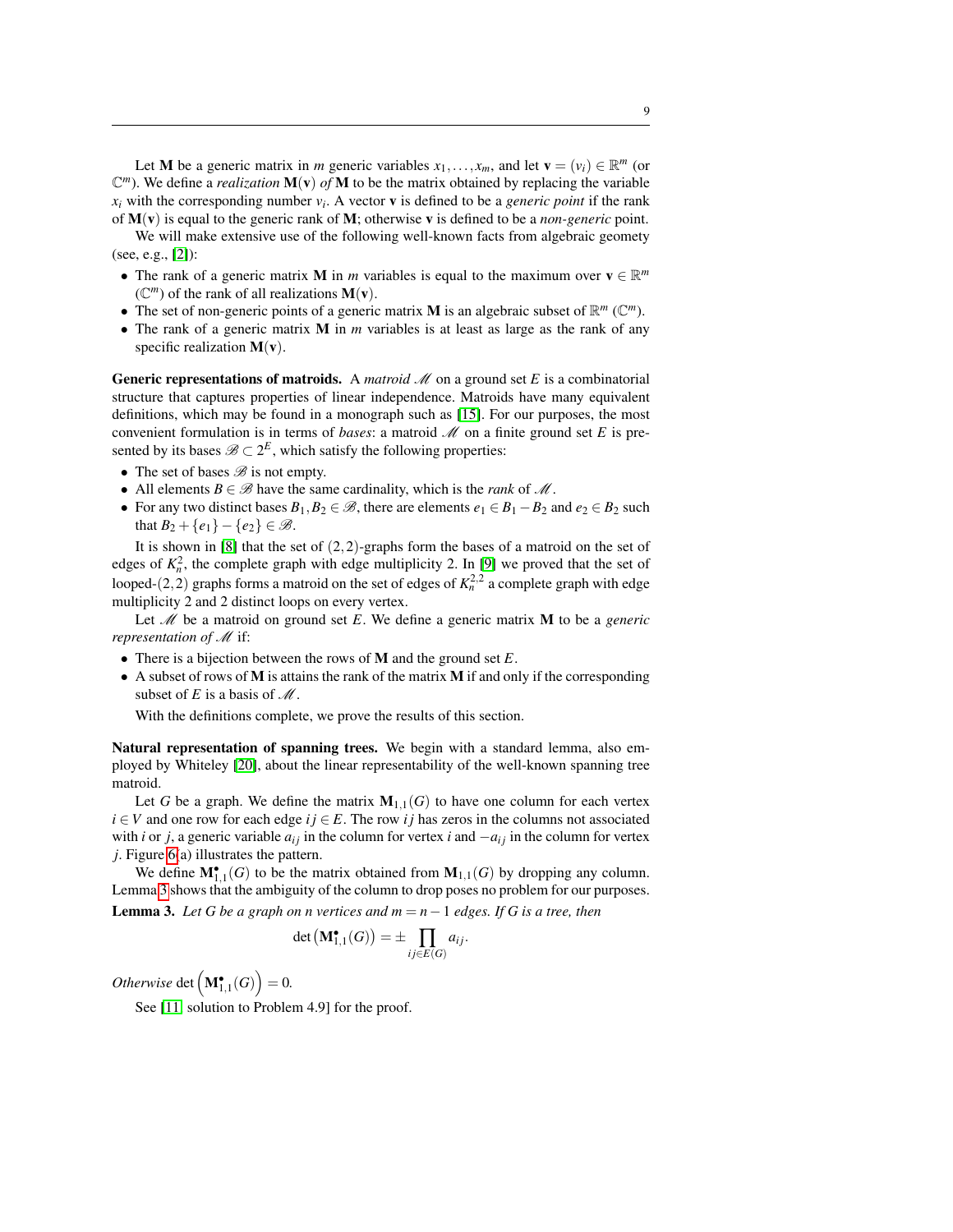

<span id="page-10-0"></span>Fig. 6 The pattern of the matrices for trees and looped forests: (a)  $M_{1,1}(G)$ ; (b)  $M_{1,0,1}(G)$ .

Natural representation of looped forests. In the setting of looped graphs, the object corresponding to a spanning tree is a forest in which every connected component spans exactly one loop. We define such a graph to be a *looped forest*. Looped forests are special cases of the *map-graphs* studied in our papers [\[6,](#page-23-6) [9,](#page-23-4) [18\]](#page-24-12), which develop their combinatorial and matroidal properties.

Let *G* be a looped graph and define the matrix  $M_{1,0,1}(G)$  to have one column for each vertex *i*  $\in$  *V*. Each edge has a row corresponding to it with the same pattern as in  $M_{1,1}(G)$ . Each loop  $i_j$  has a row corresponding to it with a variable  $c_{i_j}$  in the column corresponding to vertex *i* and zeros elsewhere. Figure [6\(](#page-10-0)b) shows the pattern. Lemma [3](#page-9-0) generalizes to the following.

<span id="page-10-1"></span>**Lemma 4.** Let G be a looped graph on n vertices and  $c+m=n$  edges and loops. If G is a *looped forest, then*

$$
\det(\mathbf{M}_{1,0,1}(G)) = \pm \left( \prod_{\text{edges }ij \in E(G)} a_{ij} \right) \cdot \left( \prod_{\text{loops }ij \in E(G)} c_{ij} \right)
$$

 $Otherwise \det \left( \mathbf{M}_{1,0,1}^{\bullet}(G) \right) = 0.$ 

*Proof.* By the hypothesis of the lemma,  $M_{1,0,1}(G)$  is  $n \times n$ , so its determinant is welldefined.

If  $G$  is not a looped forest, then it has a vertex-induced subgraph  $G'$  on  $n'$  vertices spanning at least  $n' + 1$  edged and loops. The sub-matrix induced by the rows corresponding to edges and loops in  $G'$  has at least  $n' + 1$  rows by at most  $n'$  columns that are not all zero.

If *G* is a looped forest then  $M_{1,0,1}(G)$  can be arranged to have a block diagonal structure. Partition the vertices according to the  $k \geq 1$  connected components  $G_1, G_2, \ldots, G_k$  and arrange the columns so that  $V(G_1), V(G_2), \ldots, V(G_k)$  appear in order. Then arrange the rows so that the  $E(G_i)$  also appear in order. Thus the lemma follows from proving that if G is a tree with a loop on vertex *i* we have

$$
\det(\mathbf{M}_{1,0,1}(G)) = \pm c_{i_1} \cdot \left(\prod_{\text{edges }i_j \in E(G)} a_{ij}\right)
$$

since we can multiply the determinants of the sub-matrices corresponding to the connected components.

To complete the proof, we expand the determinant along the row corresponding to the loop  $i_1$ . Since it has one non-zero entry, we have

$$
\det(\mathbf{M}_{1,0,1}(G)) = \pm c_{i_1} \det(\mathbf{M}_{1,0,1}(G)[A,B])
$$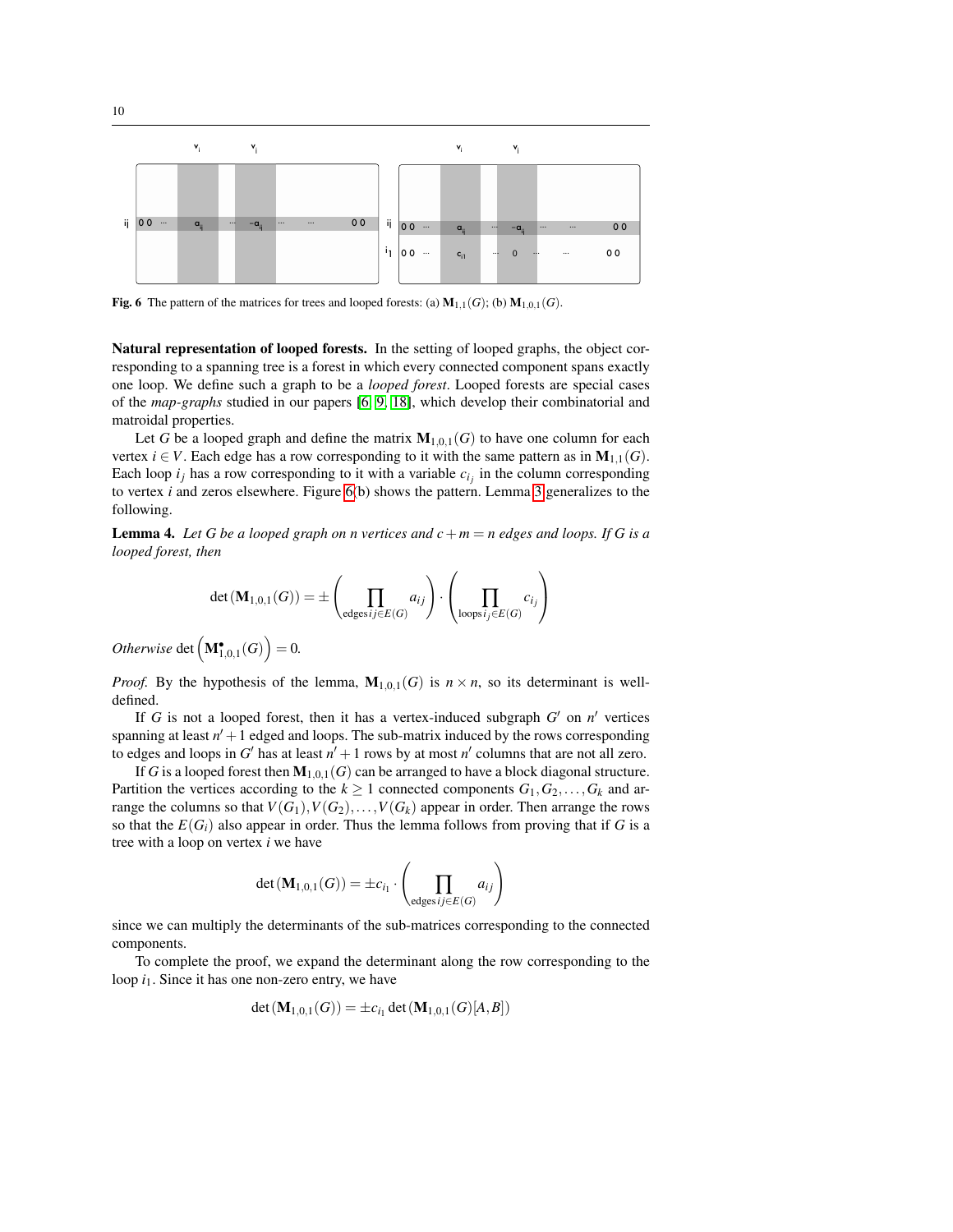where *A* is the set of rows correspond to the  $n - 1$  edges of *G* and *B* is the set of columns corresponding to all the vertices of *G* except for *i*. Since  $M_{1,0,1}(G)[A,B]$  has the same form at  $M_{1,1}^{\bullet}(G - \{i_j\})$  the claimed determinant formula follows from Lemma [3.](#page-9-0)  $\Box$ 

**The** (2,2)-**sparsity-matroid.** Let *G* be a graph. We define the matrix  $M_{2,2}(G)$  to have two columns for each vertex  $i \in V$  and one row for each edge  $ij \in E$ . The row *ij* has zeros in the columns not associated with *i* or *J*, variables  $(a_{ij}, b_{ij})$  in the columns for vertex *i* and  $(-a_{ij}, -b_{ij})$  in the columns for vertex *j*. Figure [7](#page-11-0) illustrates the pattern.



<span id="page-11-0"></span>Fig. 7 The pattern of the matrices for  $(2,2)$ -graphs and looped- $(2,2)$  graphs: (a)  $M_{2,2}(G)$ ; (b)  $M_{2,0,2}(G)$ .

<span id="page-11-1"></span>**Lemma 5** (Whiteley [\[20\]](#page-24-5)). *The matrix*  $\mathbf{M}_{2,2}(K_n^2)$  *is a generic representation of the* (2,2)*sparsity matroid.*

The proof, which can be found in [\[20\]](#page-24-5), is essentially the same as that used to prove the Matroid Union Theorem for linearly representable matroids (e.g., [\[1,](#page-23-7) Prop. 7.6.14]).

The (2,0,2)-graded-sparsity matroid. Let *G* be a looped graph and define the matrix  $M_{2,0,2}(G)$  to have two columns for each vertex, one row for each edge or self-loop. The rows for the edges are the same as in  $M_{2,2}(G)$ . The row for a self-loop  $i_j$  (the *j*th loop on vertex *i*) has variables  $(c_{i_j}, d_{i_j})$  in the columns for vertex *i* and zeros elsewhere. (See Figure [7\(](#page-11-0)b).)

<span id="page-11-2"></span>**Lemma 6.** The matrix  $M_{2,0,2}(K_2^{2,2})$  is a generic representation of the  $(2,0,2)$ -graded*sparsity-matroid.*

*Proof.* We need to show that if *G* has *n* vertices, and  $m + c = 2n$  edges and loops, then the generic rank of  $M_{2,0,2}(G)$  is 2*n* if and only if *G* is a looped-(2,2) graph.

Since  $M_{2,0,2}(G)$  is square, we expand the determinant around the *a*. columns with the generalized Laplace expansion to get:

 $\sum \pm \det (\mathbf{M}_{2,0,2}(G)[A,X]) \cdot \det (\mathbf{M}_{2,0,2}(G)[B,Y])$ 

where the sum is over all complementary sets of *n* rows *X* and *Y*. Since each smaller determinant has the form of  $M_{1,0,1}(G)$  from Lemma [4,](#page-10-1) the sum has a non-zero term if and only if *G* is the edge-disjoint union of two looped forests. Any non-zero term is a multilinear monomial that cannot generically cancel with any of the others, implying that the generic rank of  $M_{2,0,2}(G)$  is 2*n* if and only if G is the disjoint union of two looped forests.

The lemma then follows from the main theorems of our papers [\[9,](#page-23-4) [18\]](#page-24-12), which show that *G* admits such a decomposition if and only if *G* is looped-(2,2). $\Box$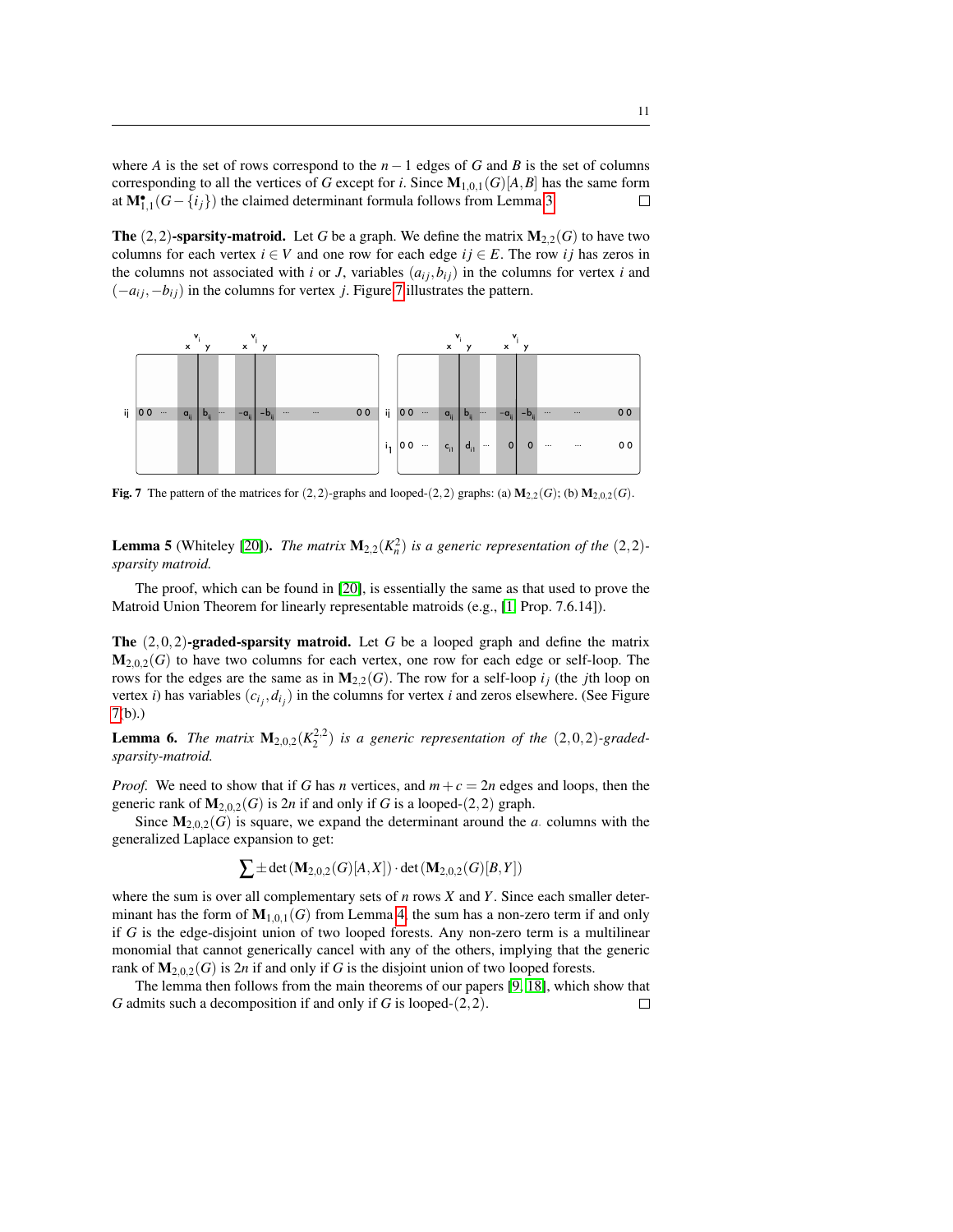#### <span id="page-12-0"></span>4 Direction network realization

A *direction network* (*G*,d) is a graph *G* together with an assignment of a direction vector  $\mathbf{d}_{ij} \in \mathbb{R}^2$  to each edge. The *direction network realizability problem* [\[21\]](#page-24-7) is to find a realization  $G(\mathbf{p})$  of a direction network  $(G, \mathbf{d})$ .

A *realization G*(p) of a direction network is an embedding of *G* onto a point set p such that p*i*−p*<sup>j</sup>* is in the direction d*i j*. In a realization *G*(p) of a direction network (*G*,d), an edge *i j* is *collapsed* if  $\mathbf{p}_i = \mathbf{p}_j$ . A realization is collapsed if all the  $\mathbf{p}_i$  are the same. A realization is *faithful*<sup>[1](#page-12-1)</sup> if  $ij \in E$  implies that  $\mathbf{p}_i \neq \mathbf{p}_j$ . In other words, a faithful parallel realization has no collapsed edges.

In this section, in preparation for the main result, we give a new derivation of the Parallel Redrawing Theorem of Whiteley.

Theorem C (Generic direction network realization (Whiteley [\[20](#page-24-5)[–22\]](#page-24-6))). *Let* (*G*,d) *be a generic direction network, and let G have n vertices and* 2*n* − 3 *edges. Then* (*G*,d) *has a (unique, up to translation and rescaling) faithful realization if and only if G is a Laman graph.*

#### Roadmap. Here is an outline of the proof.

- We formally define the direction network realization problem as a linear system  $P(G, d)$ and prove that its generic rank is equivalent to that of  $M_{2,2}(G)$ . (Lemma [7](#page-12-2) and Lemma [8.](#page-13-0))
- We show that if a solution to the realization problem  $P(G, d)$  collapses an edge *vw*, the solution space is equivalent to the solution space of  $P_{vw}(G, d)$ , a linear system in which  $\mathbf{p}_v$  is replaced with  $\mathbf{p}_w$ . The combinatorial interpretation of this algebraic result is that the realizations of  $(G/w, d)$  are in bijective correspondence with those of  $(G, d)$ . (Lemma [12](#page-14-0) and Corollary [13.](#page-14-1))
- We then state and prove a *genericity condition* for direction networks (*G*,d) where *G* is (2,2)-sparse and has  $2n-3$  edges: the set of **d** such that  $(G, d)$  and all contracted networks  $(G/i, d)$  is open and dense in  $\mathbb{R}^{2m}$ . (Lemma [14.](#page-14-2))
- The final step in the proof is to show that for a Laman graph, if there is a collapsed edge in a generic realization, then the whole realization is collapsed by the previous steps and obtain a contradiction. (Proof of Theorem [C.](#page-3-0))

#### 4.1 Direction network realization as a linear system

Let  $(G, d)$  be a direction network. We define the linear system  $P(G, d)$  to be

<span id="page-12-3"></span>
$$
\left\langle \mathbf{p}_i - \mathbf{p}_j, \mathbf{d}_{ij}^{\perp} \right\rangle = 0 \text{ for all } ij \in E
$$
 (1)

where the  $p_i$  are the unknowns. From the definition of a realization (p. [12,](#page-12-0) above the state-ment of Theorem [C\)](#page-3-0), every realization  $G(\mathbf{p})$  of  $(G, \mathbf{d})$ ,  $\mathbf{p}$  is a solution of  $P(G, \mathbf{d})$ .

If the entries of **d** are generic variables, then the solutions to  $P(G, d)$  are polynomials in the entries of **d**. We start by describing  $P(G, d)$  in matrix form.

<span id="page-12-2"></span>**Lemma 7.** Let  $(G, d)$  be a direction network. Then the solutions **p** of the system  $P(G, d)$  are *solutions to the matrix equation*

 $M_2_2(G)p = 0$ 

<span id="page-12-1"></span><sup>1</sup> Whiteley [\[21\]](#page-24-7) calls this condition "proper."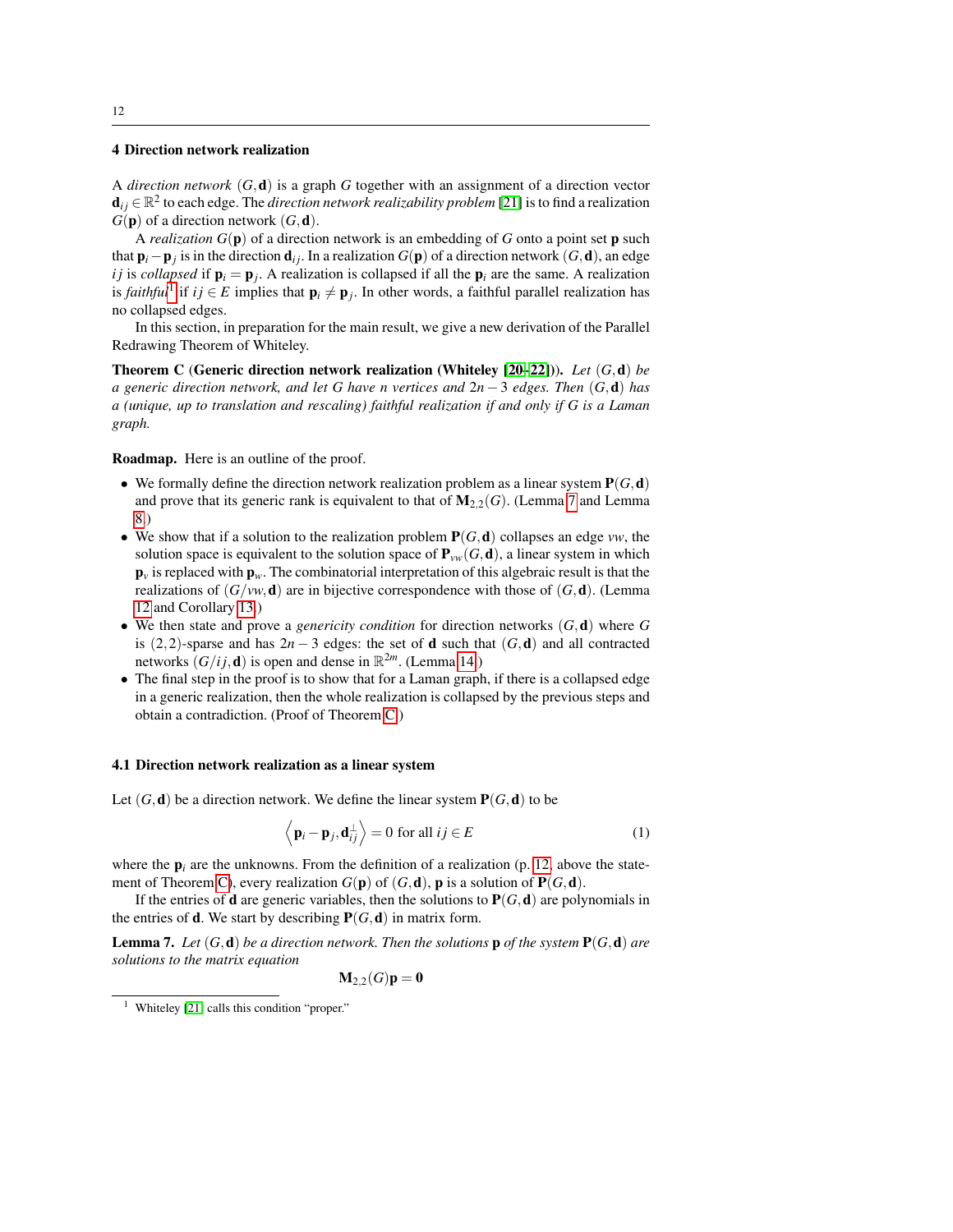*Proof.* Bilinearity of the inner product implies that [\(1\)](#page-12-3) is equivalent to

$$
\left\langle \mathbf{p}_i, \mathbf{d}_{ij}^{\perp} \right\rangle + \left\langle \mathbf{p}_j, -\mathbf{d}_{ij}^{\perp} \right\rangle = 0
$$

which in matrix form is  $M_{2,2}(G)$ .

The matrix form of  $P(G, d)$  leads to an immediate connection to the  $(2, 2)$ -sparsitymatroid.

<span id="page-13-0"></span>**Lemma 8.** Let G be a graph on n vertices with  $m \leq 2n - 2$  edges. The generic rank of  $P(G, d)$  *(with the 2n variables in*  $p = (p_1, \dots, p_n)$  *as the unknowns) is m if and only if G is* (2,2)*-sparse. In particular, the rank is* 2*n*−2 *if and only if G is a* (2,2)*-graph.*

*Proof.* Apply Lemma [7](#page-12-2) and then Lemma [5.](#page-11-1)

An immediate consequence of Lemma [8](#page-13-0) that we will use frequently is the following.

<span id="page-13-1"></span>**Lemma 9.** Let G be (2,2)-sparse. Then the set of edge direction assignments  $\mathbf{d} \in \mathbb{R}^{2m}$ *such that the direction network realization system*  $P(G,d)$  *has rank m is the (open, dense) complement of an algebraic subset of* R <sup>2</sup>*m.*

*Proof.* By Lemma [8](#page-13-0) any  $\mathbf{d} \in \mathbb{R}^{2m}$  for which the rank drops is a common zero of the  $m \times m$ minors of the generic matrix  $M_{2,2}(G)$ , which are polynomials.  $\Box$ 

Because of Lemma [9,](#page-13-1) when we work with  $P(G, d)$  as a system with numerical directions, we may select directions  $\mathbf{d} \in \mathbb{R}^{2m}$  such that  $\mathbf{P}(G, \mathbf{d})$  has full rank when *G* is (2,2)-sparse. We use this fact repeatedly below.

**Translation invariance of**  $P(G, d)$ **.** Another simple property is that solutions to the system  $P(G, d)$  are preserved by translation.

Lemma 10. *The space of solutions to the system* P(*G*,d) *is preserved by translation.*

*Proof.* Let **t** be a vector in 
$$
\mathbb{R}^2
$$
. Then  $\langle (\mathbf{p}_i + \mathbf{t}) - (\mathbf{p}_j + \mathbf{t}), \mathbf{d}_{ij}^{\perp} \rangle = \langle \mathbf{p}_i - \mathbf{p}_j, \mathbf{d}_{ij}^{\perp} \rangle$ .

#### 4.2 Realizations of direction networks on (2,2)-graphs

There is a simple characterization of realizations of generic direction networks on  $(2,2)$ graphs: they are all collapsed.

<span id="page-13-2"></span>**Lemma 11.** Let G be a  $(2,2)$ -graph on n vertices, and let  $\mathbf{d}_{ij}$  be directions such that the *system* P(*G*,d) *has rank* 2*n* − 2*. (This is possible by Lemma [9.](#page-13-1)) Then the (unique up to translation) realization of G with directions*  $\mathbf{d}_{ij}$  *is collapsed.* 

*Proof.* By hypothesis the system  $P(G,d)$  is homogeneous of rank  $2n-2$ . Factoring out translations by moving the variables giving associated with  $\mathbf{p}_1$  to the right, we have a unique solution for each setting of the value of  $\mathbf{p}_1$ . Since a collapsed realization satisfies the system, it is the only one.  $\Box$ 

#### 4.3 Realizations of direction networks on Laman graphs

In the rest of this section we complete the proof of Theorem [C.](#page-3-0)

 $\Box$ 

 $\Box$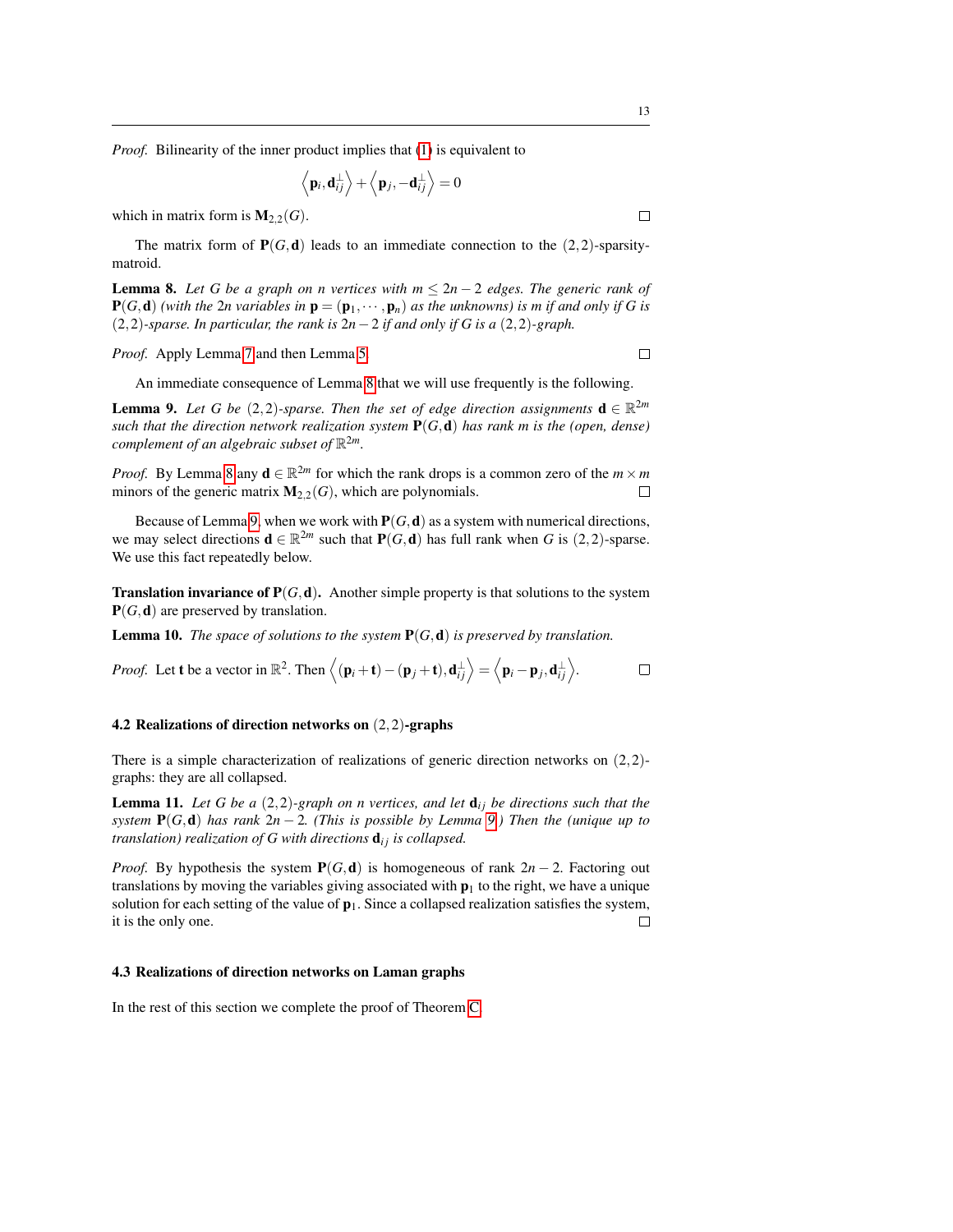The contracted direction network realization problem. Let  $(G, d)$  be a direction network, with realization system  $P(G, d)$ , and let *vw* be an edge of *G*. We define the *vwcontracted realization system*  $P_{vw}(G, d)$  to be the linear system obtained by replacing  $p_v$ with  $\mathbf{p}_w$  in  $\mathbf{P}(G, \mathbf{d})$ .

**Combinatorial interpretation of**  $P_{vw}(G)$ **.** We relate  $P(G/vw, d)$  and  $P_{vw}(G, d)$  in the following lemma.

<span id="page-14-0"></span>Lemma 12. *Let* (*G*,d) *be a generic direction network. Then for any edge vw the system*  ${\bf P}_{vw}(G, d)$  *is the same as the system*  ${\bf P}(G/vw, d)$ *, and the generic rank of*  ${\bf P}_{vw}(G, d)$  *is the same as that of*  $M_{2,2}(G/vw)$ .

*Proof.* By definition, in the system  $P_{vw}(G, d)$ :

- The point  $\mathbf{p}_v$  disappears
- Every occurrence of  $\mathbf{p}_v$  is replaced with  $\mathbf{p}_w$

Combinatorially, this corresponds to contracting over the edge *vw* in *G*, which shows that  ${\bf P}_{\nu\nu}(G, {\bf d})$  is the same system as  ${\bf P}(G/\nu w, {\bf d})$ . An application of Lemma [8](#page-13-0) to  ${\bf P}(G/\nu w, {\bf d})$ shows that its rank is equivalent to that of  $\mathbf{M}_{2,2}(G/\mathbf{v}w)$ . П

Since the replacement of  $\mathbf{p}_v$  with  $\mathbf{p}_w$  is the same as setting  $\mathbf{p}_v = \mathbf{p}_w$ , we have the following corollary to Lemma [12.](#page-14-0)

<span id="page-14-1"></span>**Corollary 13.** Let  $(G, d)$  be a direction network and ij an edge in G. If in every solution  $p$ *of*  $P(G, d)$ ,  $p_i = p_j$ , then  $p$  *is a solution to*  $P(G, d)$  *if and only if*  $p'$  *obtained by dropping*  $p_i$ *from* **p** *is a solution to*  $P(G/i, d)$ *.* 

A genericity condition. The final ingredient we need is the following genericity condition.

<span id="page-14-2"></span>**Lemma 14.** Let G be a Laman graph on n vertices. Then the set of directions  $\mathbf{d} \in \mathbb{R}^{2m}$  such *that:*

- *The system*  $P(G, d)$  *has rank*  $2n-3$
- *For all edges i*  $j \in E$ *, the system*  $P(G/ij, d)$  *has rank*  $2(n-1)-2$

*is open and dense in* R <sup>2</sup>*m.*

*Proof.* By Lemma [1](#page-7-1) all the graphs  $G/i$  are  $(2,2)$ -graphs and since G is Laman, all the graphs appearing in the hypothesis are  $(2,2)$ -sparse, so we may apply Lemma [9](#page-13-1) to each of them separately. The set of d failing the requirements of the lemma is thus the union of finitely many closed algebraic sets in  $\mathbb{R}^{2m}$  of measure zero. Its complement is open and dense, as required.  $\Box$ 

Proof of Theorem [C.](#page-3-0) We first assume that *G* is not Laman. In this case it has an edgeinduced subgraph  $G'$  that is a  $(2,2)$ -graph by results of [\[8\]](#page-23-1). This means that for generic directions **d**, the system  $P(G, d)$  has a subsystem corresponding to  $G'$  to which Lemma [11](#page-13-2) applies. Thus any realization of  $(G, d)$  has a collapsed edge.

For the other direction, we assume, without loss of generality, that *G* is a Laman graph. We select directions d meeting the criteria of Lemma [14](#page-14-2) and consider the direction network  $(G, d)$ .

Since  $P(G,d)$  has 2*n* variables and rank 2*n* − 3, we move  $p_1$  to the right to remove translational symmetry and one other variable, say,  $x_2$ , where  $\mathbf{p}_2 = (x_2, y_2)$ . The system has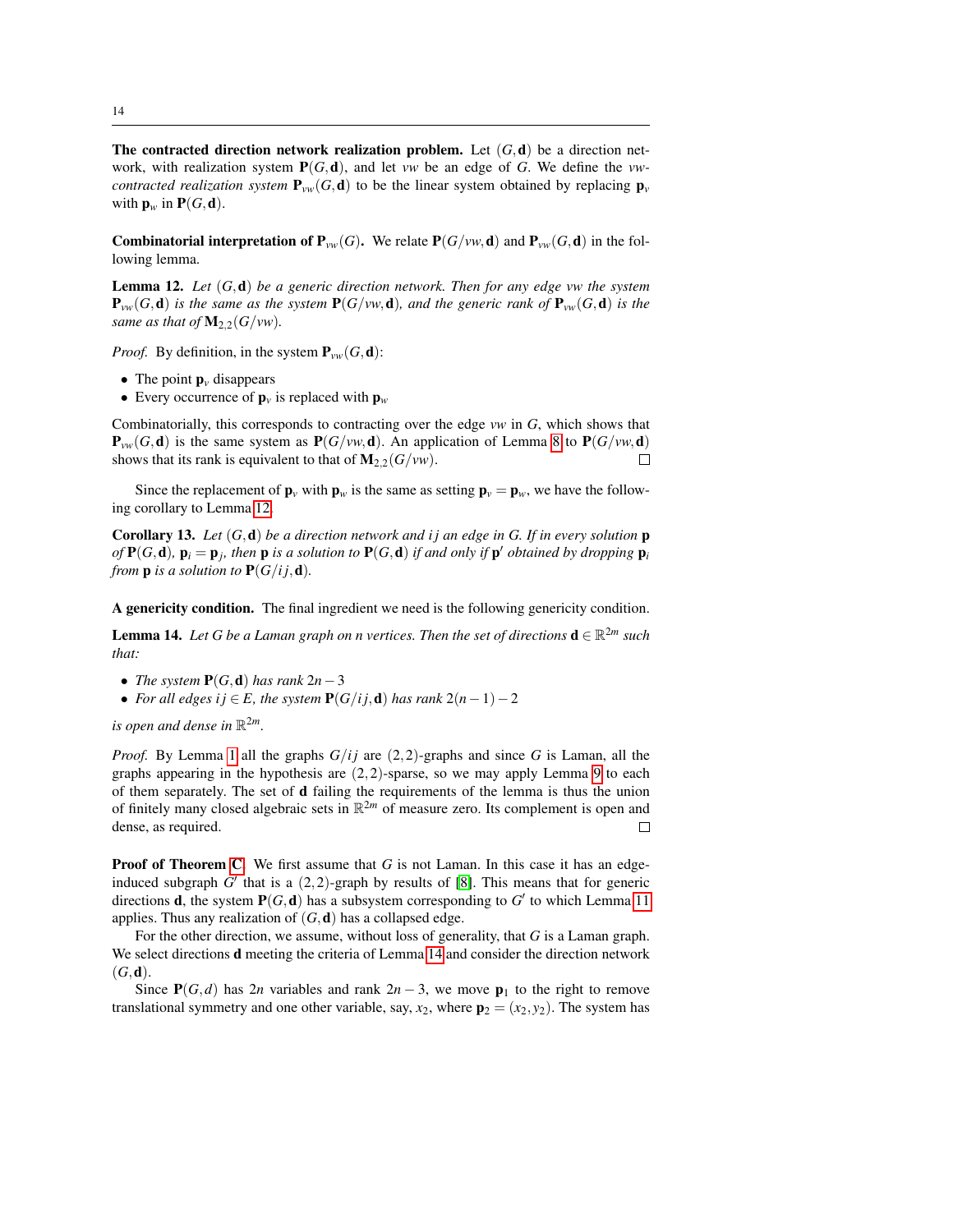full rank, so for each setting of  $\mathbf{p}_1$  and  $x_2$  we obtain a unique solution. Set  $\mathbf{p}_1 = (0,0)$  and  $x_2 = 1$  to get a solution  $\hat{\mathbf{p}}$  of  $\mathbf{P}(G, \mathbf{d})$  where  $\mathbf{p}_1 \neq \mathbf{p}_2$ .

We claim that  $G(\hat{\bf{p}})$  is faithful. Supposing the contrary, for a contradiction, we assume that some edge *i j* ∈ *E* is collapsed in *G*( $\hat{\bf{p}}$ ). Then the equation  ${\bf p}_i = {\bf p}_j$  is implied by  ${\bf P}(G, {\bf d})$ . Applying Corollary [13,](#page-14-1) we see that after removing  $\hat{\mathbf{p}}_i$  from  $\hat{\mathbf{p}}_i$ , we obtain a solution to  $P(G/i; d)$ . But then by Lemma [1,](#page-7-1)  $G/ij$  is a (2,2)-graph. Because d was selected (using Lemma [14\)](#page-14-2) so that  $P(G/i; d)$  has full rank, Lemma [11](#page-13-2) applies to  $(G/i; d)$ , showing that every edge is collapsed in  $G(\hat{\mathbf{p}})$ . We have now arrived at a contradiction: *G* is connected, and by construction  $\mathbf{p}_1 \neq \mathbf{p}_2$ , so some edge is not collapsed in  $G(\hat{\mathbf{p}})$ .  $\Box$ 

Remarks on genericity. The proof of Theorem [C](#page-3-0) shows why each of the two conditions in Lemma [14](#page-14-2) are required. The first, that  $P(G, d)$  have full rank, ensures that there is a unique solution up to translation. The second condition, that for each edge *i* j the system  $P(G, d)$ has full rank, rules out sets of directions that are only realizable with collapsed edges.

The second condition in the proof is necessary by the following example: let *G* be a triangle and assign two of its edges the horizontal direction and the other edge the vertical direction. It is easy to check that the resulting  $P(G, d)$  has full rank, but it is geometrically evident that the edges of a non-collapsed triangle require either one or three directions. This example is ruled out by the contraction condition in Lemma [14,](#page-14-2) since contracting the vertical edge results in a rank-deficient system with two vertices and two copies of an edge in the same direction.

#### <span id="page-15-0"></span>5 Direction-slider network realization

A *direction-slider network* (*G*,d,n,s) is a looped graph, together with assignments of:

- A direction  $\mathbf{d}_{ij} \in \mathbb{R}^2$  to each edge  $ij \in E$ .
- A *slider*, which is an affine line  $\langle \mathbf{n}_{i_j}, \mathbf{x} \rangle = s_{i_j}$  in the plane, to each loop  $i_j \in E$ .

A *realization G*(p) of a direction-slider network is an embedding of *G* onto the point set p such that:

- Each edge  $ij$  is drawn in the direction  $\mathbf{d}_{ij}$ .
- For each loop  $i_j$  on a vertex  $i$ , the point  $\mathbf{p}_i$  is on the line  $\langle \mathbf{n}_{i_j}, \mathbf{x} \rangle = s_{i_j}$ .

As in the definitions for direction networks in the previous section, an edge *ij* is *collapsed* in a realization  $G(\mathbf{p})$  if  $\mathbf{p}_i = \mathbf{p}_j$ . A realization  $G(\mathbf{p})$  is *faithful* if none of the edges of *G* are collapsed.

The main result of this section is:

Theorem D (Generic direction-slider network realization). *Let* (*G*,d,n,s) *be a generic direction-slider network. Then* (*G*,d,n,s) *has a (unique) faithful realization if and only if G is a looped-Laman graph.*

Roadmap. The approach runs along the lines of previous section. However, because the system  $S(G, d, n, s)$  is inhomogeneous, we obtain a contradiction using unsolvability instead of a unique collapsed realization. The steps are:

• Formulate the direction-slider realization problem as a linear system and relate the rank of the parallel sliders realization system to the representation of the  $(2,0,2)$ -sparsitymatroid to show the generic rank of the realization system is given by the rank of the graph *G* in the (2,0,2)-matroid. (Lemma [16\)](#page-16-0)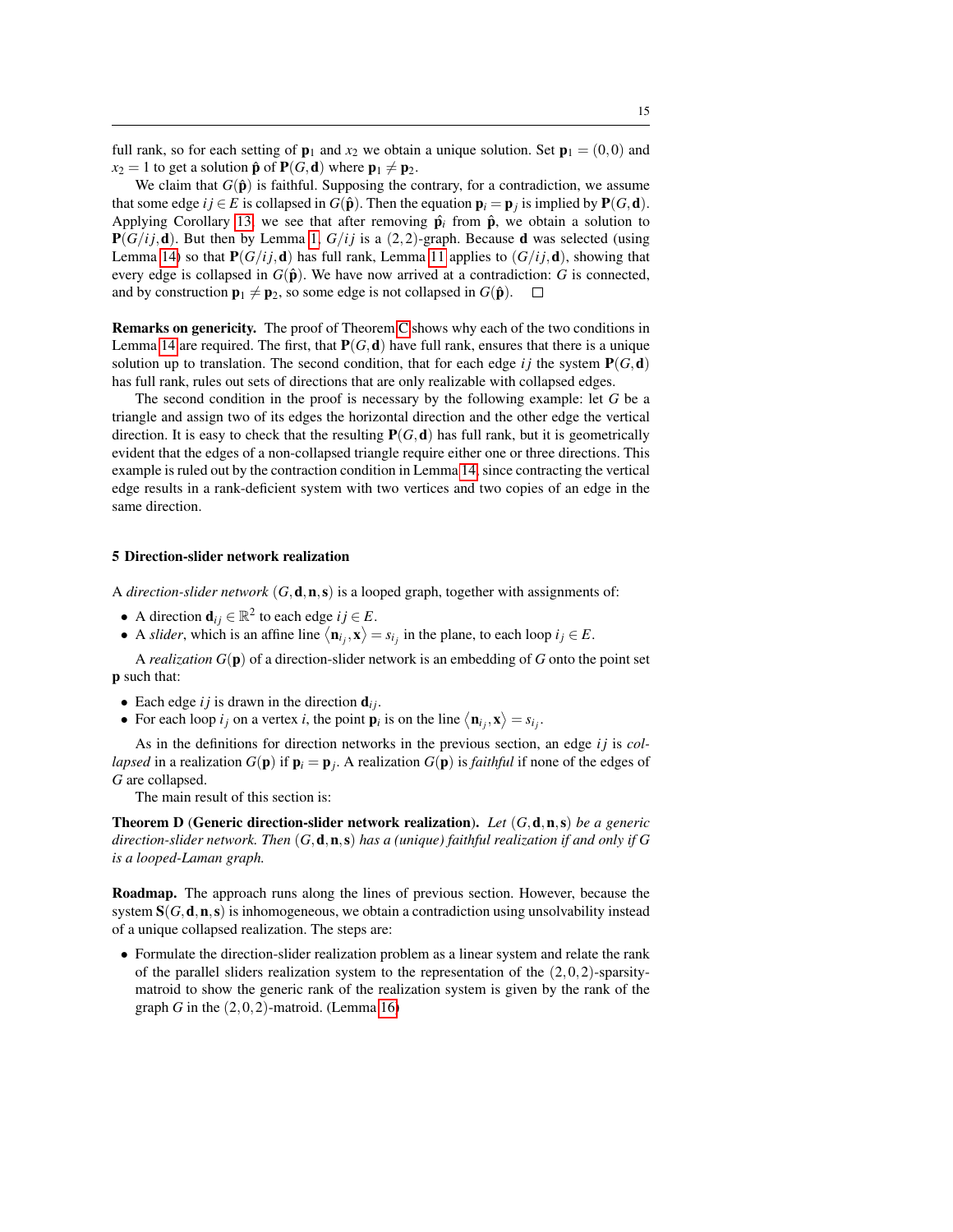- Connect graph theoretic contraction over an edge *ij* to the edge being collapsed in all realizations of the direction-slider network: show that when  $S(G, d, n, s)$  implies that some edge *i j* is collapsed in all realizations means that it is equivalent to  $S(G/i; d, n, s)$ . (Lemma [18](#page-17-0) and Corollary [19\)](#page-17-1)
- Show that for looped graphs with combinatorially independent edges and one too many loops, the system  $S(G/i, d, n, s)$  is generically not solvable. (Lemma [17\)](#page-16-1).
- Show that if *G* is looped-Laman, then there are generic directions and sliders for  $M_{2,0,2}(G)$ so that the contraction of any edge leads to an unsolvable system. (Lemma [20.](#page-17-2))
- Put the above tools together to show that for a looped-Laman graph, the realization problem is generically solvable, and the (unique solution) does not collapse any edges.

#### 5.1 Direction-slider realization as a linear system.

Let  $(G, \mathbf{d}, \mathbf{n}, \mathbf{s})$  be a direction-slider network. We define the system of equations  $S(G, \mathbf{d}, \mathbf{n}, \mathbf{s})$ to be:

$$
\langle \mathbf{p}_i - \mathbf{p}_j, \mathbf{d}_{ij}^{\perp} \rangle = 0
$$
 for all edges  $ij \in E$  (2)

$$
\langle \mathbf{p}_i, \mathbf{n}_{i_j} \rangle = s_{i_j}
$$
 for all loops  $i_j \in E$  (3)

From the definition, it is immediate that the realizations of  $(G, \mathbf{d}, \mathbf{n}, \mathbf{s})$  are exactly the solutions of  $S(G, d, n, s)$ . The matrix form of  $S(G, d, n, s)$  gives the connection to the  $(2, 0, 2)$ sparsity matroid.

<span id="page-16-2"></span>**Lemma 15.** Let  $(G, \mathbf{d}, \mathbf{n}, \mathbf{s})$  *be a direction slider network. The solutions to the system*  $S(G, \mathbf{d}, \mathbf{n}, \mathbf{s})$ *are exactly the solutions to the matrix equation*

$$
\mathbf{M}_{2,0,2}(G)\mathbf{p}=(\mathbf{0},\mathbf{s})^{\mathsf{T}}
$$

*Proof.* Similar to the proof of Lemma [7](#page-12-2) for the edges of *G*. The slider are already in the desired form.  $\Box$ 

As a consequence, we obtain the following two lemmas.

<span id="page-16-0"></span>**Lemma 16.** Let G be a graph on n vertices with  $m \leq 2n$  edges. The generic rank of S(*G*,d,n,s) *(with the* p*<sup>i</sup> as the* 2*n unknowns) is m if and only if G is* (2,0,2)*-sparse. In particular, it is* 2*n if and only if G is a looped-*(2,2) *graph.*

*Proof.* Apply Lemma [15](#page-16-2) and then Lemma [6.](#page-11-2)

 $\Box$ 

We need, in addition, the following result on when  $S(G, d, n, s)$  has no solution.

<span id="page-16-1"></span>**Lemma 17.** Let G be a looped- $(2,2)$  graph and let G' be obtained from G by adding a single *loop i<sub>j</sub>* to G. Then the set of edge direction assignments and slider lines  $(d, n, s) \in \mathbb{R}^{2m+3c}$ such that the direction-slider network realization system  $S(G', d, n, s)$  has no solution is the (open, dense) complement of an algebraic subset of  $\mathbb{R}^{2m+3c}$ .

*Proof.* By Lemma [15](#page-16-2) and Lemma [16,](#page-16-0) the solution  $p = \hat{p}$  to the generic matrix equation

$$
\mathbf{M}_{2,0,2}(G)\mathbf{p}=(\mathbf{0},\mathbf{s})^{\mathsf{T}}
$$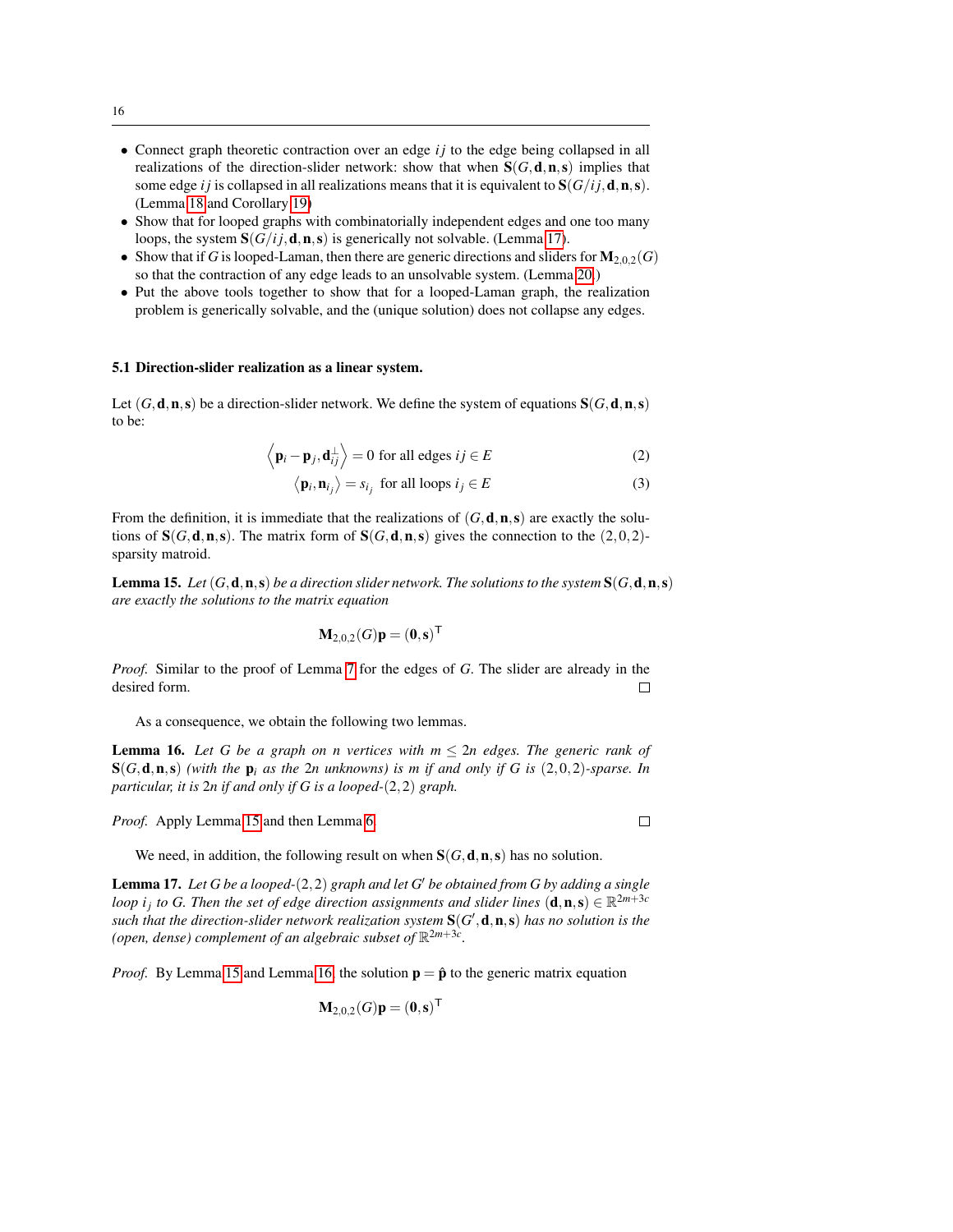has as its entries non-zero formal polynomials in the entries of **d**, **n**, and **s**. In particular, the entries of  $\hat{\mathbf{p}}_i$  are non-zero. This implies that for the equation

$$
\mathbf{M}_{2,0,2}(G')\mathbf{p}=(\mathbf{0},\mathbf{s})^{\mathsf{T}}
$$

to be solvable, the solution will have to be  $\hat{\mathbf{p}}$ , and  $\hat{\mathbf{p}}_i$  will have to satisfy the additional equation

$$
\left\langle \mathbf{n}_{i_j}, \hat{\mathbf{p}}_i \right\rangle = s_{i_j}
$$

Since the entries of  $\mathbf{n}_{i_j}$  and  $s_{i_j}$  are generic and don't appear at in  $\hat{\mathbf{p}}_i$ , the system  $\mathbf{S}(G', \mathbf{d}, \mathbf{n}, \mathbf{s})$ is solvable only when either the rank of  $M_{2,0,2}(G)$  drops, which happens only for closed algebraic subset of  $\mathbb{R}^{2m+3c}$  or when  $\mathbf{n}_{i_j}$  and  $s_{i_j}$  satisfy the above equation, which is also a closed algebraic set. (Geometrically, the latter condition says that the line of the slider corresponding to the loop  $i_j$  is in the pencil of lines through  $\hat{p}_i$ .)  $\Box$ 

Contracted systems. Let  $vw \in E$  be an edge. We define  $S_{vw}(G, d, n, s)$ , the contracted realization system, which is obtained by replacing  $\mathbf{p}_v$  with  $\mathbf{p}_w$  in  $\mathbf{S}(G, \mathbf{d}, \mathbf{n}, \mathbf{s})$ . The contracted system has two fewer variables and one fewer equation (corresponding to the edge *vw*).

The proof of Lemma [12](#page-14-0) is identical to the proof of the analogous result for directionslider networks.

<span id="page-17-0"></span>Lemma 18. *Let* (*G*,d,n,s) *be a generic direction-slider network. Then for any edge vw the system*  $P_{vw}(G, d)$  *is the same as the system*  $P(G/vw, d, n, s)$ *, and the generic rank of*  ${\bf P}_{vw}(G, {\bf d}, {\bf n}, {\bf s})$  *is the same as that of*  ${\bf M}_{2,0,2}(G/vw)$ *.* 

The following is the direction-slider analogue of Corollary [13.](#page-14-1)

<span id="page-17-1"></span>Corollary 19. *Let* (*G*,d,n,s) *be a direction-slider network and i j an edge in G. If in all solutions* **p** *of*  $P(G, d, n, s)$   $p_i = p_j$ , then **p** *is a solution to*  $P(G, d, n, s)$  *if and only if*  $p'$ *obtained by dropping*  $\mathbf{p}_i$  *from*  $\mathbf{p}$  *is a solution to*  $\mathbf{P}(G/ij, \mathbf{d}, \mathbf{n}, \mathbf{s})$ *.* 

A genericity condition. The following lemma, which is the counterpart of Lemma [14,](#page-14-2) captures genericity for direction-slider networks.

<span id="page-17-2"></span>Lemma 20. *Let G be a looped-Laman subgraph. The set of directions and slider lines such that:*

- *The system* S(*G*,d,n,s) *has rank* 2*n (and thus has a unique solution)*
- For all edges  $i j \in E$ , the system  $S(G/i j, d, n, s)$  has no solution

*is open and dense in*  $\mathbb{R}^{2m+3c}$ *.* 

*Proof.* Because a looped-Laman graph is also a looped-(2,2) graph, Lemma [6](#page-11-2) and Lemma [16](#page-16-0) imply that  $det(\mathbf{M}_{2,0,2}(G))$  which is a polynomial in the entries of **d** and **n** is not constantly zero, and so for any values of s, the generic system  $S(G, d, n, s)$  has a unique solution  $\hat{p}$ satisfying

$$
\mathbf{M}_{2,0,2}(G)\hat{\mathbf{p}}=(\mathbf{0},\mathbf{s})^{\mathsf{T}}
$$

The generic directions and slider lines are the ones in the complement of the zero set of  $det(\mathbf{M}_{2,0,2}(G))$ , and the non-generic set has measure zero.

By the combinatorial Lemma [2,](#page-8-1) each edge contraction  $G/ij$  has the combinatorial form required by Lemma [20.](#page-17-2) By Lemma [20,](#page-17-2) for each of *m* contractions, the set of directions and slider lines such that the contracted system  $S(G/i; d, n, s)$  is an algebraic set of measure zero.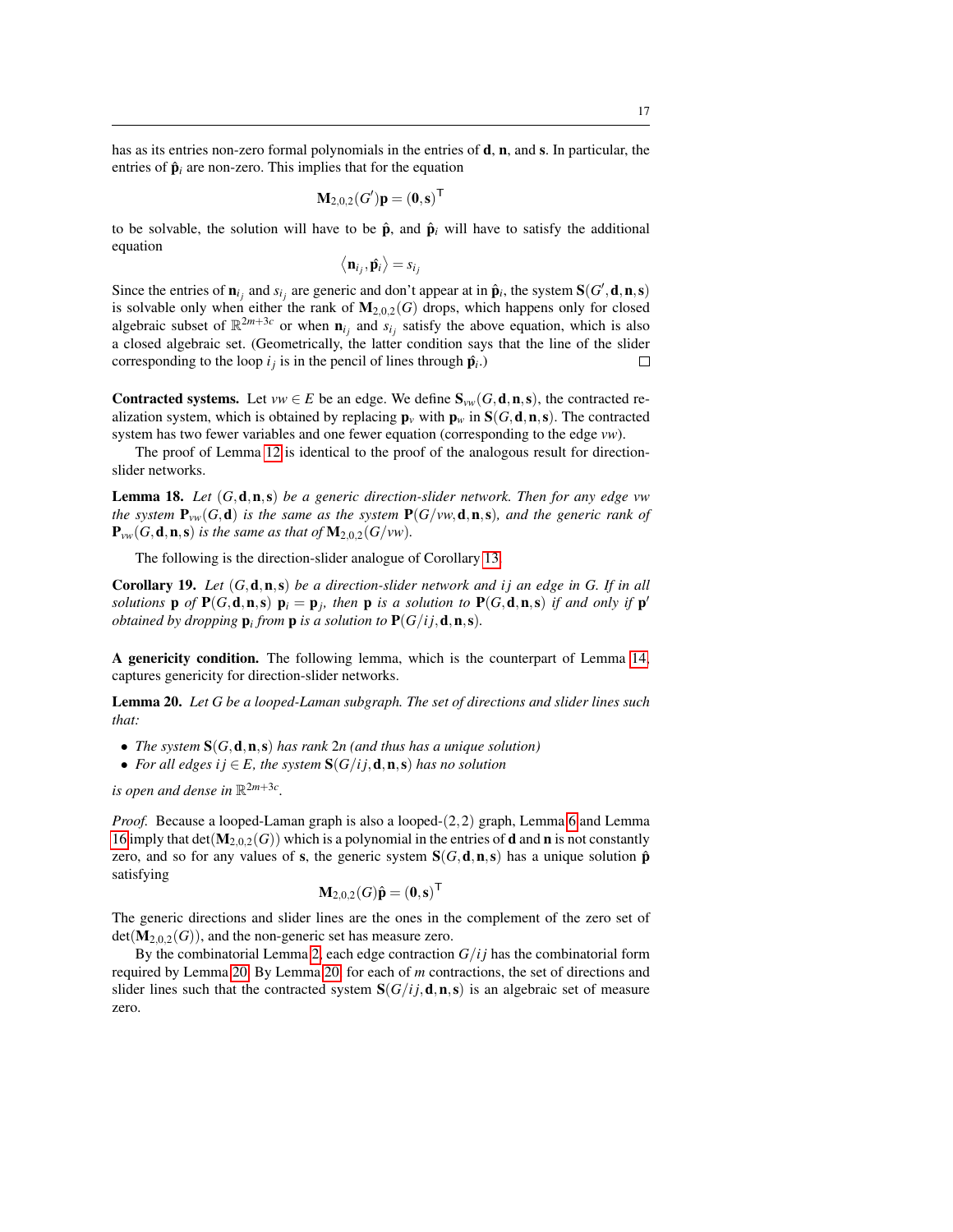The proof follows from the fact that set of directions and slider lines for which the conclusion fails is the union of a finite number of measure-zero algebraic sets:  $det(\mathbf{M}_{2,0,2}(G))$  = 0 is one non-generic set and each application of Lemma [20](#page-17-2) gives another algebraic set to avoid. Since the union of finitely many measure zero algebraic sets is itself a measure zero algebraic set, the intersection of the complements is non-empty. П

**Proof of Theorem [D.](#page-3-1)** With all the tools in place, we give the proof of our direction-slider network realization theorem.

*Proof of Theorem [D.](#page-3-1)* If *G* is not looped-Laman, then by Lemma [11](#page-13-2) applied on a (2,2)-tight subgraph, *G* has no faithful realization.

Now we assume that *G* is looped-Laman. Assign generic directions and sliders as in Lemma [20.](#page-17-2) By Lemma [16,](#page-16-0) the system  $S(G, d, n, s)$  has rank 2*n* and thus a unique solution. For a contradiction, we suppose that some edge *ij* is collapsed. Then by Lemma [18](#page-17-0) and Corollary [19](#page-17-1) this system has a non-empty solution space equivalent to the contracted system  $S(G/i, d, n, s)$ . However, since we picked the directions and sliders as in Lemma [20,](#page-17-2)  $S(G/i, d, n, s)$  has no solution, leading to a contradiction.  $\Box$ 

#### <span id="page-18-0"></span>6 Axis-parallel sliders

An *axis-parallel direction-slider network* is a direction network in which each slider is either vertical or horizontal. The combinatorial model for axis-parallel direction-slider networks is defined to be a looped graph in which each loop is colored either red or blue, indicating slider direction. A *color-looped-Laman graph* is a looped graph with colored loops that is looped-Laman, and, in addition, admits a coloring of its edges into red and blue forests so that each monochromatic tree spans exactly one loop of its color. Since the slider directions of an axisparallel direction-slider network are given by the combinatorial data, it is formally defined by the tuple  $(G, \mathbf{d}, \mathbf{s})$ . The realization problem for axis-parallel direction-slider networks is simply the specialization of the slider equations to  $x_i = s_{i_j}$ , where  $\mathbf{p}_i = (x_i, y_i)$ , for vertical sliders and  $y_i = s_{i_j}$  for horizontal ones.

We prove the following extension to Theorem [D.](#page-3-1)

<span id="page-18-1"></span>Theorem G (Generic axis-parallel direction-slider network realization). *Let* (*G*,d,s) *be a generic axis-parallel direction-slider network. Then* (*G*,d,s) *has a (unique) faithful realization if and only if G is a color looped-Laman graph.*

The proof of Theorem [G](#page-18-1) is a specialization of the arguments in the previous section to the axis-parallel setting. The modifications we need to make are:

- Specialize the  $(2,0,2)$ -matroid realization Lemma [6](#page-11-2) to the case where in each row coresponding to a slider  $i_j \in E$  one of  $c_{i_j}$  and  $d_{i_j}$  is zero and the other is one. This corresponds to the slider direction equations in the realization system for an axis-parallel directionslider network.
- Specialize the genericity statement Lemma [20](#page-17-2)

Otherwise the proof of Theorem [D](#page-3-1) goes through word for word. The rest of the section gives the detailed definitions and describes the changes to the two key lemmas.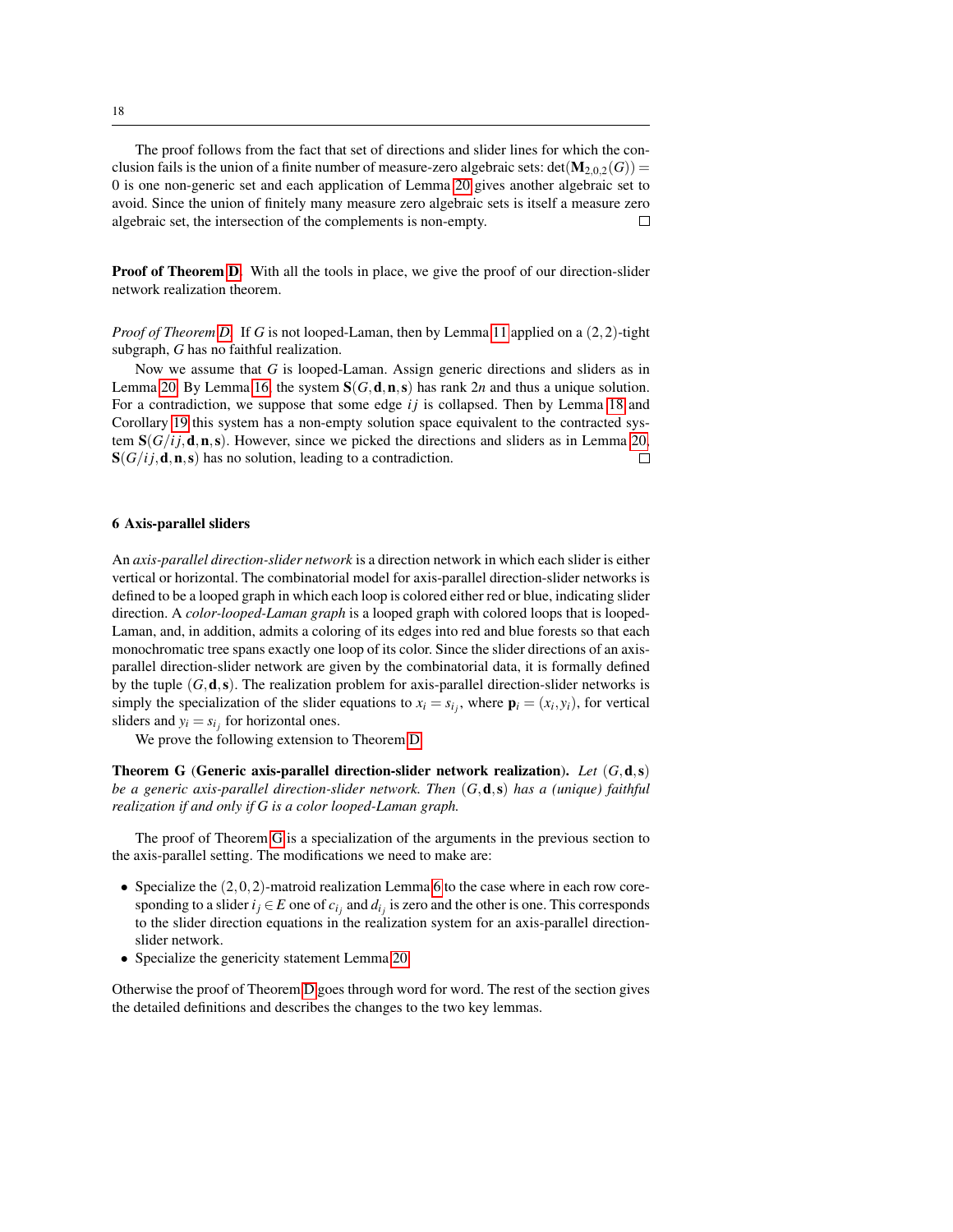Color-looped-(2,2) and color-looped-Laman graphs. A *color-looped-(2,2) graph* is a looped graph with colored loops that is looped- $(2,2)$ , in addition, admits a coloring of its edges into two forests so that each monochromatic tree spans exactly one loop of its color.

A *color-looped-Laman graph* is a looped graph with colored loops that is looped-Laman, and, in addition, admits a coloring of its edges into red and blue forests so that each monochromatic tree spans exactly one loop of its color.

Figure [8](#page-19-0) shows examples. The difference between these definitions and the ones of looped-(2,2) and looped-Laman graphs is that they are defined in terms of *both* graded sparsity counts *and* a specific decomposition of the edges, depending on the colors of the loops.



<span id="page-19-0"></span>Fig. 8 Examples of color-looped graphs, shown with forests certifying the color-looped property: (a) a colorlooped (2,2)-graph; (b) a color-looped Laman graph. The colors red and blue are represented by gray and black respectively.

Realizing the (2,0,2)-graded-sparsity matroid for color-looped graphs. Recall that the matrix  $M_{2,0,2}(G)$  (see Figure [7\(](#page-11-0)b)) realizing the (2,0,2)-sparsity matroid has a row for each slider loop  $i_j \in E$  with generic entries  $c_{i_j}$  and  $d_{i_j}$  in the two columns associated with vertex *i*. For the color-looped case, we specialize to the matrix  $M_{2,0,2}^{\mathsf{c}}(G)$ , which has the same pattern as  $M_{2,0,2}(G)$ , except:

- $c_{i_j} = 1$  and  $d_{i_j} = 0$  for red loops  $i_j \in E$
- $c_i$ <sup>*j*</sup> = 0 and  $d_i$ <sup>*j*</sup> = 1 for blue loops  $i_j \in E$

The extension of the realization Lemma [6](#page-11-2) to this case is the following.

<span id="page-19-1"></span>**Lemma 21.** Let G be a color-looped graph on n vertices with  $m + c = 2n$ . The matrix  $M_{2,0,2}^{\mathsf{c}}(G)$  has generic rank  $2n$  if and only if G is color-looped- $(2,2)$ .

*Proof.* Modify the proof of Lemma [6](#page-11-2) to consider only decompositions into looped forests in which each loop is assigned its correct color. The definition of color-looped- $(2,2)$  graphs implies that one exists if and only if *G* is color-looped-(2,2). As in the uncolored case, the determinant is generically non-zero exactly when the required decomposition exists. П

Genericity for axis-parallel sliders. In the axis-parallel setting, our genericity condition is the following.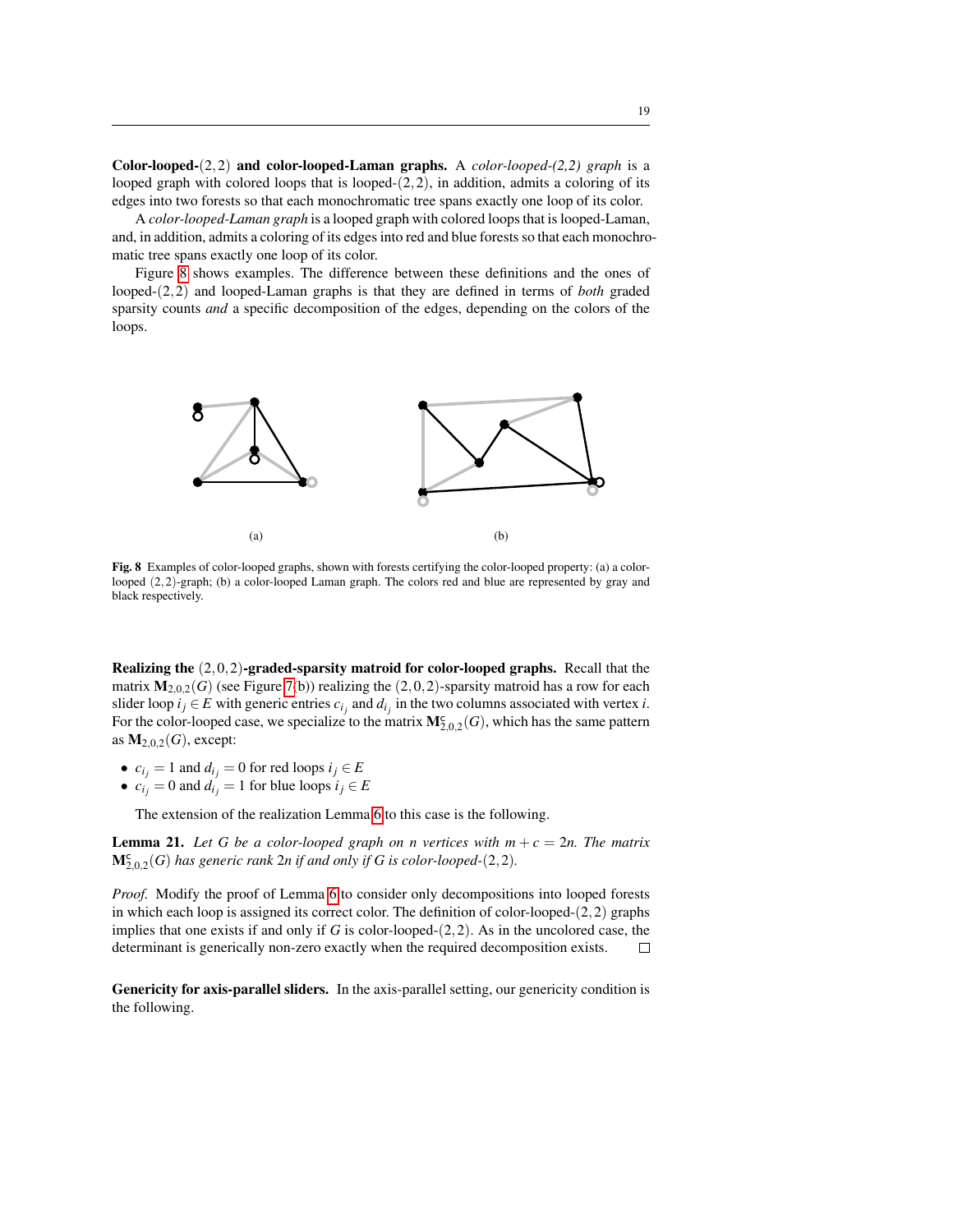Lemma 22. *Let G be a color-looped-Laman subgraph. The set of directions and slider lines such that:*

- *The system* S(*G*,d,n,s) *has rank* 2*n (and thus has a unique solution)*
- *For all edges i*  $j \in E$ *, the system*  $S(G/i; d, n, s)$  *has no solution*

is open and dense in  $\mathbb{R}^{2m+3c}$ .

*Proof.* Similar to the proof of Lemma [20,](#page-17-2) except using Lemma [21.](#page-19-1)

#### $\Box$

#### <span id="page-20-0"></span>7 Generic rigidity via direction network realization

Having proven our main results on direction and direction-slider network realization, we change our focus to the rigidity theory of bar-joint and bar-slider frameworks.

#### 7.1 Bar-joint rigidity

In this section, we prove the Maxwell-Laman Theorem, following Whiteley [\[21\]](#page-24-7):

Theorem A (Maxwell-Laman Theorem: Generic bar-joint rigidity  $[7, 14]$  $[7, 14]$ ). *Let*  $(G, \ell)$ *be a generic abstract bar-joint framework. Then*  $(G, \ell)$  *is minimally rigid if and only if G is a Laman graph.*

The difficult step of the proof is to show that a generic bar-joint framework  $G(\mathbf{p})$  with  $m = 2n - 3$  edges is *infinitesimally rigid*, that is the generic rank of the rigidity matrix  $M_{2,3}(G)$ , shown in Figure [9\(](#page-20-1)a) has rank  $2n-3$  if and only if *G* is a Laman graph. We will deduce this as a consequence of Theorem [C.](#page-3-0)



<span id="page-20-1"></span>**Fig. 9** The pattern of the rigidity matrices: (a) the matrix  $M_{2,3}(G)$  for bar-joint rigidity; (b) the matrix  $M_{2,0,3}(G)$  for bar-slider framework.

#### Proof of the Maxwell-Laman Theorem [A.](#page-2-0)

*Proof of the Maxwell-Laman Theorem [A.](#page-2-0)* Let *G* be a Laman graph. We need to show that the rank of the rigidity matrix  $M_{2,3}(G)$  is 2*n*−3 for a generic framework  $G(\mathbf{p})$ . We will do this by constructing a point set  $\hat{p}$  for which the rigidity matrix has full rank.

Define a generic direction network  $(G, \mathbf{d})$  with its underlying graph *G*. Because **d** is generic, the rank of  $M_{2,2}(G)$  is 2*n*−3 for these directions  $d_{ij}$ , by Lemma [5.](#page-11-1)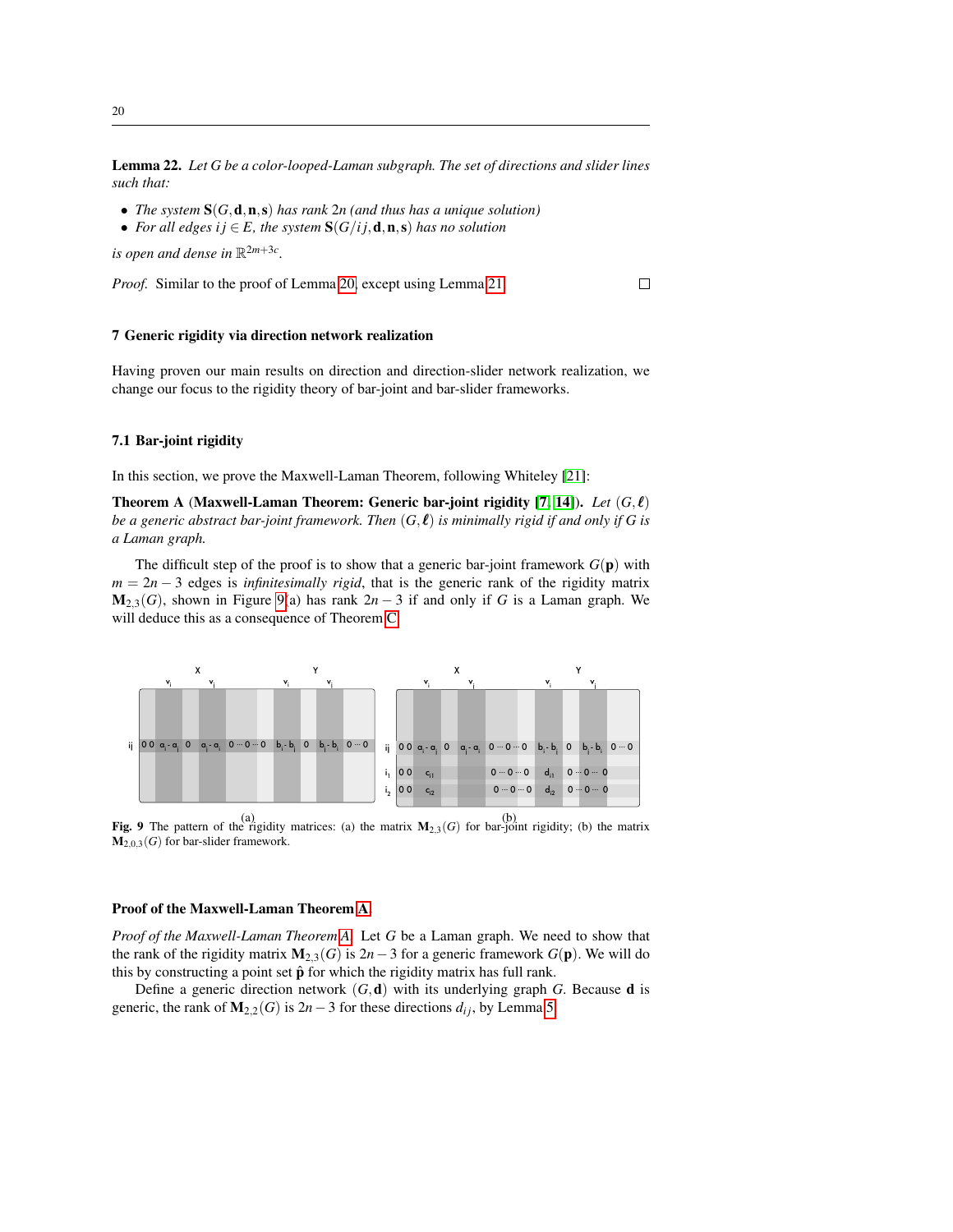By Theorem [C,](#page-3-0) there is a point set  $\hat{\mathbf{p}}$  such that  $\hat{\mathbf{p}}_i \neq \hat{\mathbf{p}}_j$  for all  $ij \in E$  and  $\hat{\mathbf{p}}_i - \hat{\mathbf{p}}_j = \alpha_{ij} \mathbf{d}_{ij}$ for some non-zero real number  $\alpha_{ij}$ . Replacing  $a_{ij}$  by  $\alpha_{ij}(a_i - a_j)$  and  $b_{ij}$  by  $\alpha_{ij}(b_i - b_j)$  in  $M_{2,2}(G)$  and scaling each row  $1/\alpha_{ij}$  we obtain the rigidity matrix  $M_{2,3}(G)$ . It follows that  $M_{2,3}(G)$  has rank  $2n-3$  as desired. П

Remarks on Tay's proof of the Maxwell-Laman Theorem [\[19\]](#page-24-13). In [\[19\]](#page-24-13), Tay gives a proof of the Maxwell-Laman Theorem based on so-called *proper* 3T2 *decompositions* of Laman graphs (see [\[18\]](#page-24-12) for a detailed discussion). The key idea is to work with what Tay calls a "generalized framework" that may have collapsed edges; in the generalized rigidity matrix Tay defines, collapsed edges are simply assigned directions. Tay then starts with a generalized framework in which all edges are collapsed for which it is easy to prove the generalized rigidity matrix has full rank and then uses a 3T2 decomposition to explicitly perturb the vertices so that the rank of the generalized rigidity matrix is maintained as the endpoints of collapsed edges are pulled apart. At the end of the process, the generalized rigidity matrix coincides with the Laman rigidity matrix.

In light of our genericity Lemma [14,](#page-14-2) we can simplify Tay's approach. Let *G* be a Laman graph,  $\mathscr{D} \subset \mathbb{R}^{2m}$  is the set of directions for which  $M_{2,2}(G)$  has full rank, and  $\mathscr{P} \subset \mathscr{D}$  as  $\mathscr{P} = \{ \mathbf{d} \in \mathscr{D} : \exists \mathbf{p} \in \mathbb{R}^{2n} \forall ij \in E \mathbf{d}_{ij} = \mathbf{p}_i - \mathbf{p}_j \};$  i.e.,  $\mathscr{P}$  is the subset of  $\mathscr{D}$  arising from the difference set of some planar point set. From the definition of  $\mathscr P$  and arguments above, if  $d \in \mathscr{P}$  any realization of  $(G, d)$  interpreted as a framework will be infinitesimally rigid.

Lemma [14](#page-14-2) says that  $\mathscr P$  is dense in  $\mathscr D$  (and indeed  $\mathbb R^{2m}$ ) if and only if *G* is a Laman graph. In the language of Tay's generalized frameworks, then, Lemma [14](#page-14-2) gives a short, existential proof that a full rank generalized framework can be perturbed into an infinitesimally rigid framework without direct reference to Theorem [C.](#page-3-0) By making the connection to Theorem [C](#page-3-0) explicit, we obtain a canonical infinitesimally rigid realization that can be found using only linear algebra.

#### 7.2 Slider-pinning rigidity

In this section we develop the theory of slider pinning rigidity and prove a Laman-type theorem for it.

**Theorem B (Generic bar-slider rigidty).** Let  $(G, \ell, n, s)$  be a generic bar-slider framework. *Then*  $(G, \ell, n, s)$  *is minimally rigid if and only if G is looped-Laman.* 

We begin with the formal definition of the problem.

**The slider-pinning problem.** An abstract *bar-slider framework* is a triple  $(G, \ell, s)$  where  $G = (V, E)$  is a graph with *n* vertices, *m* edges and *c* self-loops. The vector  $\ell$  is a vector of *m* positive squared edge-lengths, which we index by the edges *E* of *G*. The vector *s* specifies a line in the Euclidean plane for each self-loop in *G*, which we index as *i<sup>j</sup>* for the *j*th loop at vertex *i*; lines are given by a normal vector  $\mathbf{n}_{i_j} = (c_{i_j}, d_{i_j})$  and a constant  $e_{i_j}$ .

A *realization*  $G(\mathbf{p})$  is a mapping of the vertices of *G* onto a point set  $\mathbf{p} \in (\mathbb{R}^2)^n$  such that:

<span id="page-21-0"></span>
$$
||\mathbf{p}_i - \mathbf{p}_j||^2 = \boldsymbol{\ell}_{ij} \quad \text{for all edges } ij \in E
$$
 (4)

$$
\langle \mathbf{p}_i, \mathbf{n}_{i_j} \rangle = e_{i_j}
$$
 for all self-loops  $i_j \in E$  (5)

In other words, p respects all the edge lengths and assigns every self-loop on a vertex to a point on the line specified by the corresponding slider.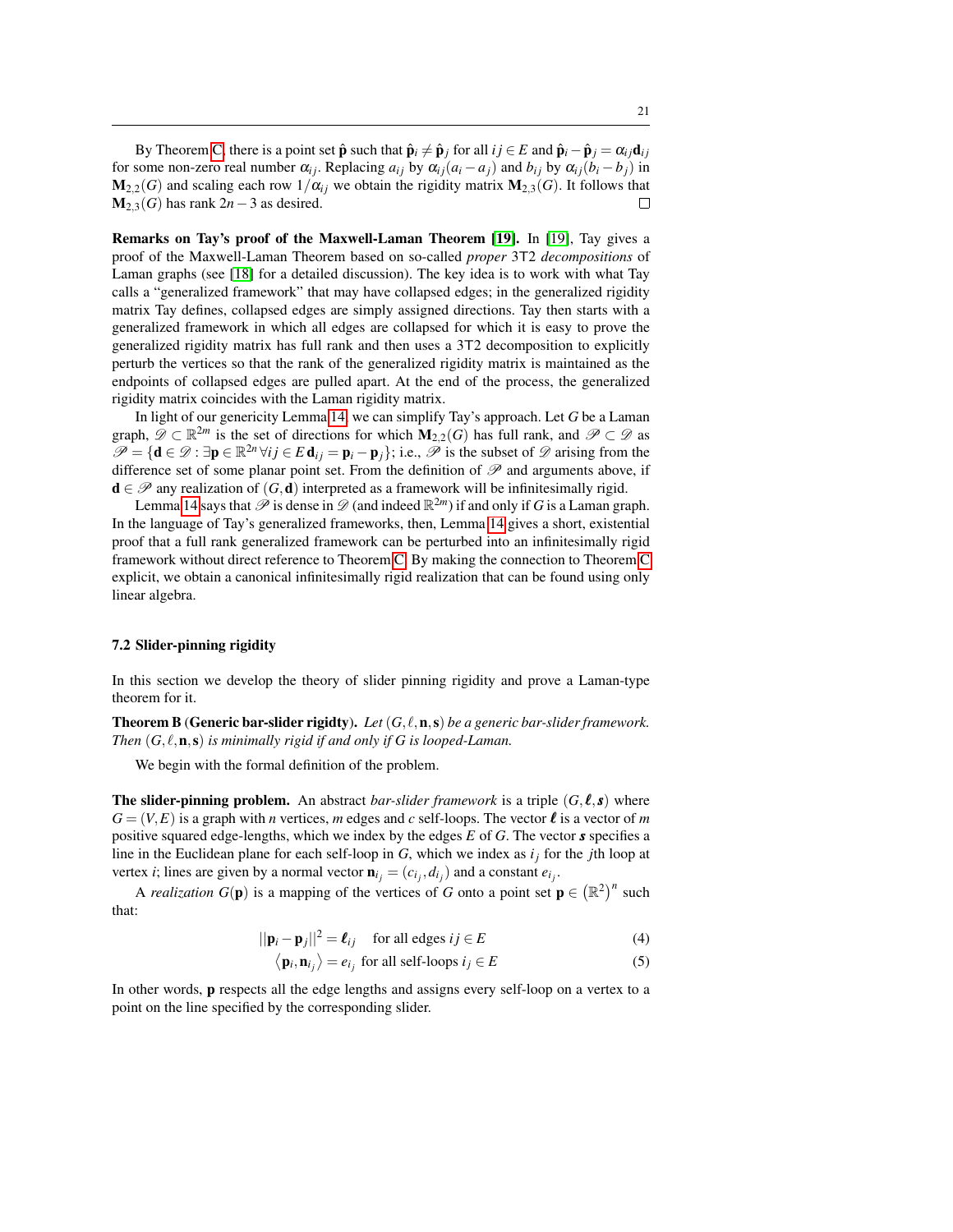**Continuous slider-pinning.** The *configuration space*  $\mathscr{C}(G) \subset (\mathbb{R}^2)^n$  of a bar-slider framework is defined as the space of real solutions to equations [\(4\)](#page-21-0) and [\(5\)](#page-21-0):

$$
\mathscr{C}(G) = \{ \mathbf{p} \in (\mathbb{R}^2)^n : G(\mathbf{p}) \text{ is a realization of } (G, \ell, \mathbf{s}) \}
$$

A bar-slider framework *G*(p) is *slider-pinning rigid* (shortly, *pinned*) if p is an isolated point in the configuration space  $\mathcal{C}(G)$  and *flexible* otherwise. It is minimally pinned if it is pinned but fails to remain so if any edge or loop is removed.

Infinitesimal slider-pinning. Pinning-rigidity is a difficult condition to establish algorithmically, so we consider instead the following linearization of the problem. Let *G*(p) be an axis-parallel bar-slider framework with *m* edges and *c* sliders. The *pinned rigidity matrix* (shortly rigidity matrix)  $M_{2,0,3}(G(p))$  is an  $(m+c) \times 2n$  matrix that has one row for each edge  $i j \in E$  and self-loop  $i j \in E$ , and one column for each vertex of *G*. The columns are indexed by the coordinate and the vertex, and we think of them as arranged into two blocks of *n*, one for each coordinate. The rows corresponding to edges have entries  $a_i - a_j$  and  $b_i - b_j$  for the *x*- and *y*-coordinate columns of vertex *i*, respectively. The *x*- and *y*-coordinate columns associated with vertex *j* contain the entries  $a_j - a_i$  and  $b_j - b_i$ ; all other entries are zero. The row for a loop  $i_j$  contains entries  $c_{i_j}$  and  $d_{i_j}$  in the *x*- and *y*-coordinate columns for vertex *i*; all other entries are zero. Figure [9\(](#page-20-1)b) shows the pattern.

If  $M(G(p))$  has rank 2*n* (the maximum possible), we say that  $G(p)$  is *infinitesimally slider-pinning rigid* (shortly infinitesimally pinned); otherwise it is *infinitesimally flexible*. If *G*(p) is infinitesimally pinned but fails to be so after removing any edge or loop from *G*, then it is *minimally infinitesimally pinned*.

The pinned rigidity matrix arises as the differential of the system given by [\(1\)](#page-12-3) and [\(5\)](#page-21-0). Its rows span the normal space of  $\mathcal C$  at **p** and the kernel is the tangent space  $T_p\mathcal C(G)$  at **p**. With this observation, we can show that infinitesimal pinning implies pinning.

<span id="page-22-0"></span>Lemma 23. *Let G*(p) *be a bar-slider framework. If G*(p) *is infinitesimally pinned, then G*(p) *is pinned.*

In the proof, we will need the *complex configuration space*  $\mathcal{C}_{\mathbb{C}}(G)$  of *G*, which is the solution space to the system [\(1\)](#page-12-3) and [\(5\)](#page-21-0) in  $(\mathbb{C}^2)^n$ . The rigidity matrix has the same form in this setting.

*Proof.* Since  $M(G(p))$  has 2*n* columns, if its rank is 2*n*, then its kernel is the just the zero vector. By the observation above, this implies that the tangent space  $T_p\mathscr{C}_\mathbb{C}(G)$  is zerodimensional. A fundamental result result of algebraic geometry [\[2,](#page-23-5) p. 479, Theorem 8] says that the irreducible components of  $\mathcal{C}_{\mathbb{C}}(G)$  through **p** have dimension bounded by the dimension of the tangent space at p.

It follows that  $\bf{p}$  is an isolated point in the complex configuration space and, by inclusion, in the real configuration space.  $\Box$ 

#### 7.3 Generic bar-slider frameworks

Although Lemma [23](#page-22-0) shows that infinitesimal pinning implies pinning, the converse is not, in general, true. For example, a bar-slider framework that is combinatorially a triangle with one loop on each vertex is pinned, but not infinitesimally pinned, in a realization where the sliders are tangent to the circumcircle.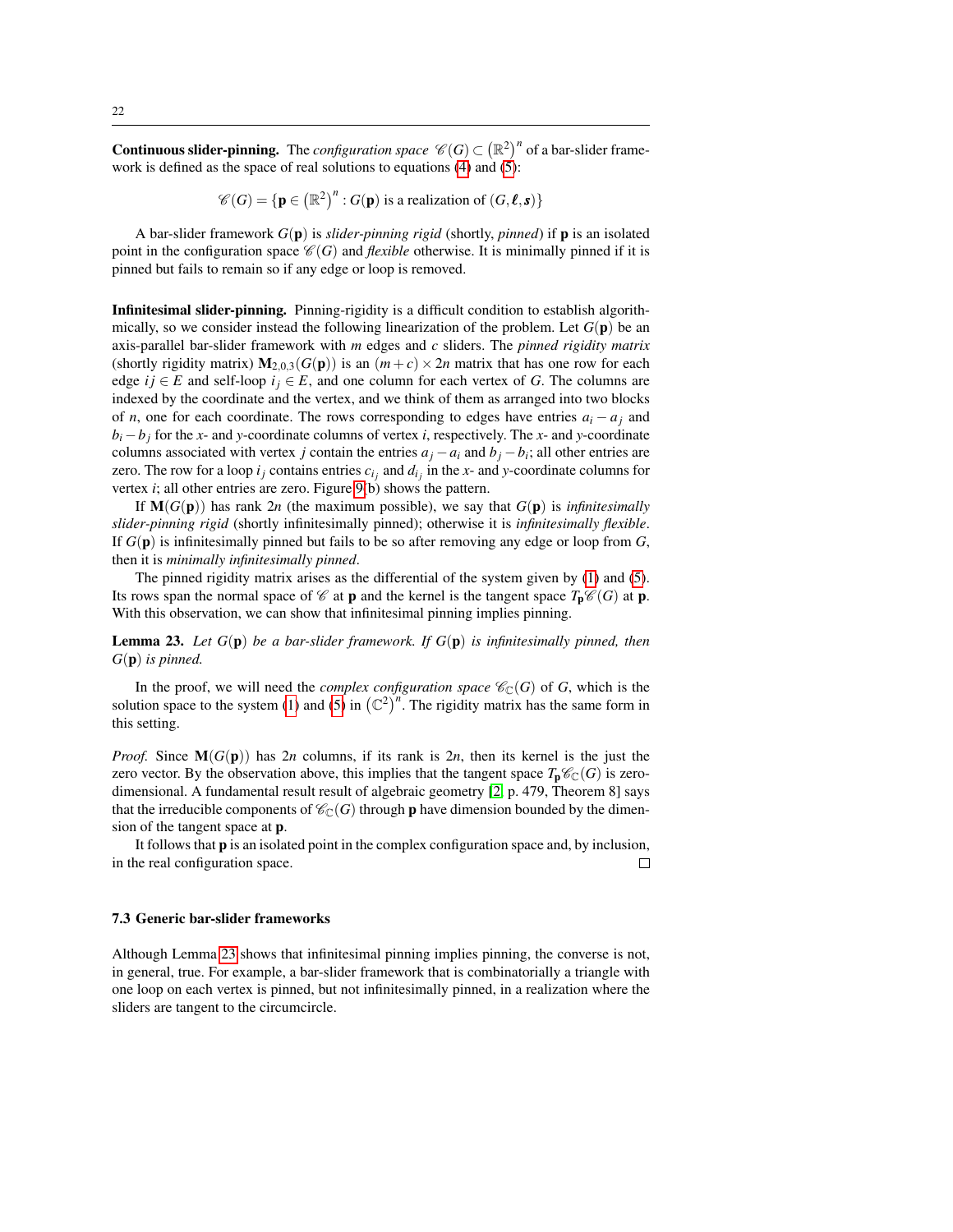For *generic* bar-slider frameworks, however, pinning and infinitesimal pinning coincide. A realization  $G(\mathbf{p})$  bar-slider framework is generic if the rigidity matrix attains its maximum rank at **p**; i.e., rank  $(M(p)) \ge$  rank  $(M(p))$  for all  $q \in \mathbb{R}^{2n}$ .

We reformulate genericity in terms of the *generic pinned rigidity matrix* M(*G*), which is defined to have the same pattern as the pinned rigidity matrix, but with entries that are formal polynomials in variables  $a_i$ ,  $b_i$ ,  $c_{i_j}$ , and  $d_{i_j}$ . The rank of the generic rigidity matrix is defined as the largest integer *r* for which there is an  $r \times r$  minor of  $M(G)$  which is not *identically zero* as a formal polynomial.

A *graph G* is defined to be *generically infinitesimally rigid* if its generic rigidity matrix M(*G*) has rank 2*n* (the maximum possible).

#### 7.4 Proof of Theorem [B](#page-2-1)

We are now ready to give the proof of our Laman-type Theorem [B](#page-2-1) for bar-slider frameworks.

**Theorem B** (Generic bar-slider rigidty). Let  $(G, \ell, n, s)$  be a generic bar-slider framework. *Then*  $(G, \ell, n, s)$  *is minimally rigid if and only if G is looped-Laman.* 

*Proof.* Let *G* be looped-Laman. We will construct a point set  $\hat{p}$ , such that the bar-slider framework  $G(\hat{\mathbf{p}})$  is infinitesimally pinned.

Fix a generic direction-slider network  $(G, \mathbf{d}, \mathbf{n}, \mathbf{s})$  with underlying graph *G*. By Lemma [6,](#page-11-2)  $M_{2,0,2}(G)$  has rank 2*n*. Applying Theorem [D,](#page-3-1) we obtain a point set  $\hat{\mathbf{p}}$  with  $\hat{\mathbf{p}}_i \neq \hat{\mathbf{p}}_j$  for all edges *i j* ∈ *E* and  $\mathbf{p}_i - \mathbf{p}_j = \alpha_{ij} \mathbf{d}_{ij}$ . Substituting in to  $\mathbf{M}_{2,0,2}(G)$  and rescaling shows the rank of M2,0,3(*G*) is 2*n*.  $\Box$ 

### References

- <span id="page-23-7"></span>1. Brylawski, T.: Constructions. In: White, N. (ed.) Theory of Matroids, Encyclopedia of Mathematics and Its Applications, chap. 7, pp. 127–223. Cambridge University Press (1986)
- <span id="page-23-5"></span>2. Cox, D.A., Little, J., O'Shea, D.: Ideals, Varieties and Algorithms. Undergraduate texts in Mathematics, second edn. Springer Verlag, New York (1997)
- <span id="page-23-0"></span>3. Fekete, Z.: Source location with rigidity and tree packing requirements. Operations Research Letters 34(6), 607–612 (2006)
- <span id="page-23-3"></span>4. Gluck, H.: Almost all simply connected closed surfaces are rigid. Lecture Notes in Matehmatics 438, 225–239 (1975)
- 5. Graver, J., Servatius, B., Servatius, H.: Combinatorial rigidity, *Graduate Studies in Mathematics*, vol. 2. American Mathematical Society (1993)
- <span id="page-23-6"></span>6. Haas, R., Lee, A., Streinu, I., Theran, L.: Characterizing sparse graphs by map decompositions. Journal of Combinatorial Mathematics and Combinatorial Computing 62, 3–11 (2007)
- <span id="page-23-2"></span>7. Laman, G.: On graphs and rigidity of plane skeletal structures. Journal of Engineering Mathematics 4, 331–340 (1970)
- <span id="page-23-1"></span>8. Lee, A., Streinu, I.: Pebble game algorihms and sparse graphs. Discrete Mathematics 308(8), 1425–1437 (2008). DOI 10.1016/j.disc.2007.07.104
- <span id="page-23-4"></span>9. Lee, A., Streinu, I., Theran, L.: Graded sparse graphs and matroids. Journal of Universal Computer Science 13(10) (2007)